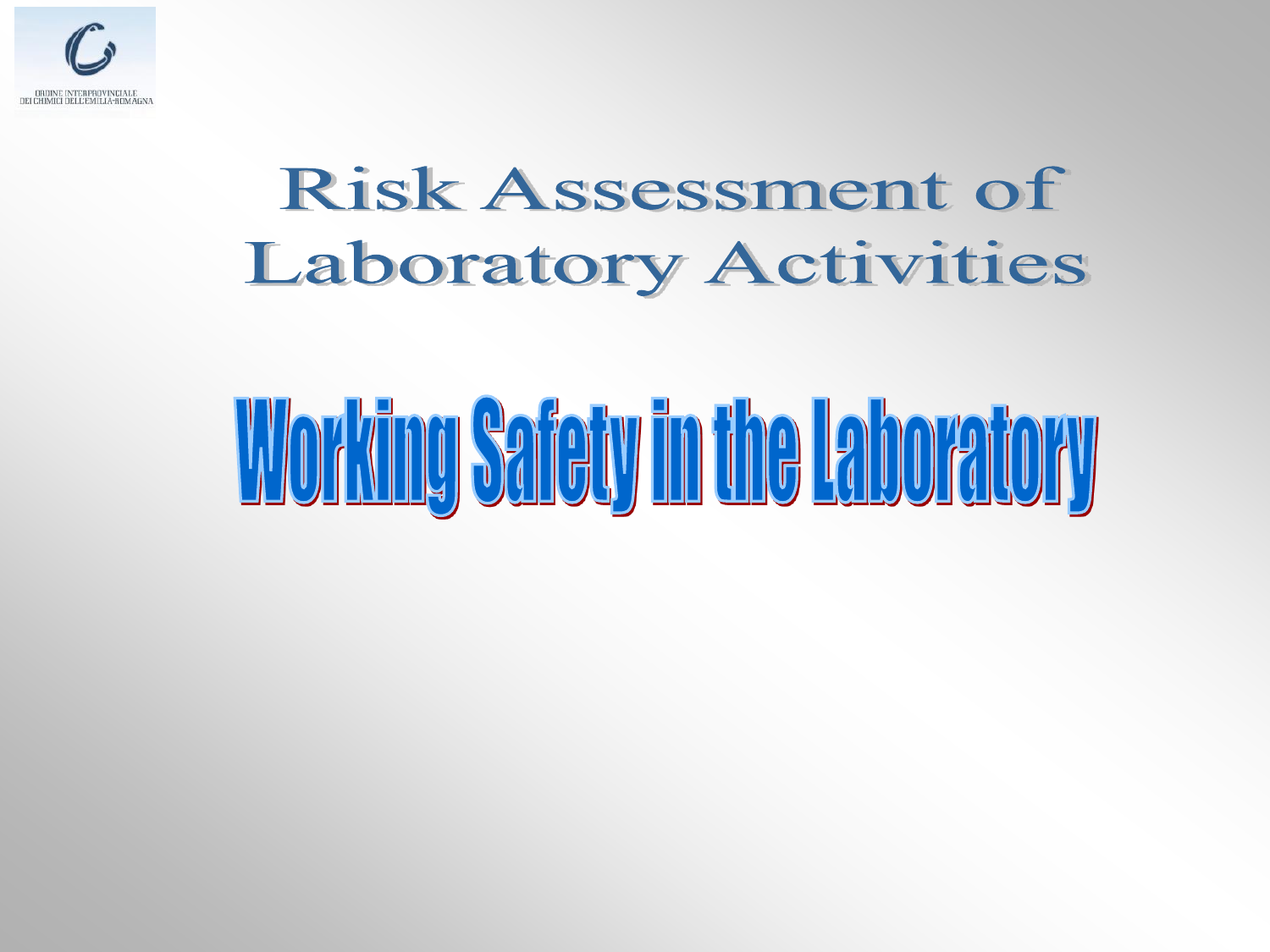

# **Risk Analysis and Analytical Risk**

R.Raffaelli Bologna 3 maggio 2017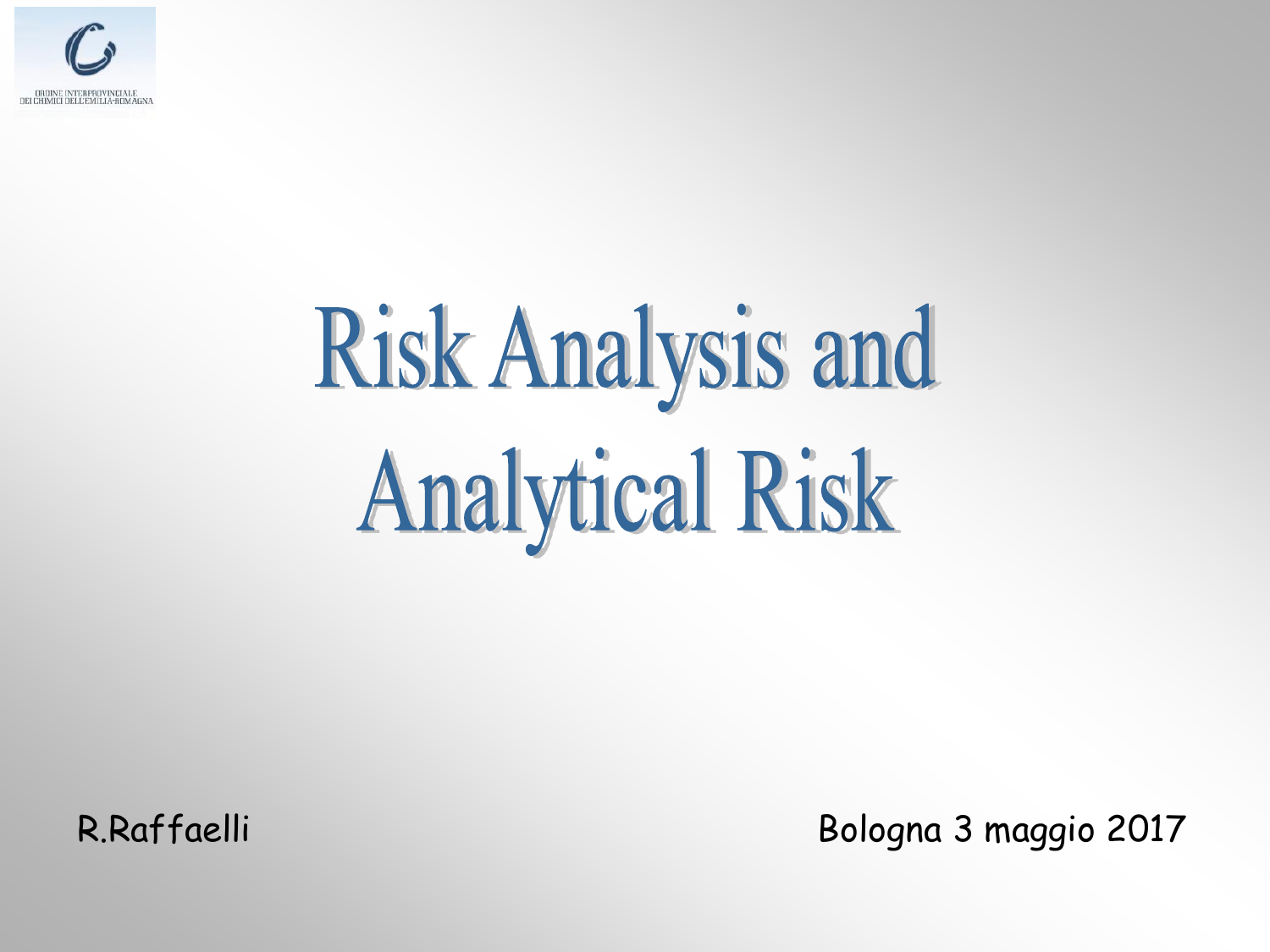

### The data are the *end of pipe* of a process based on

### security (data not numbers: accreditation and professional competence) traceability, repeatability and comparison (ex Reg.to EC 765/08)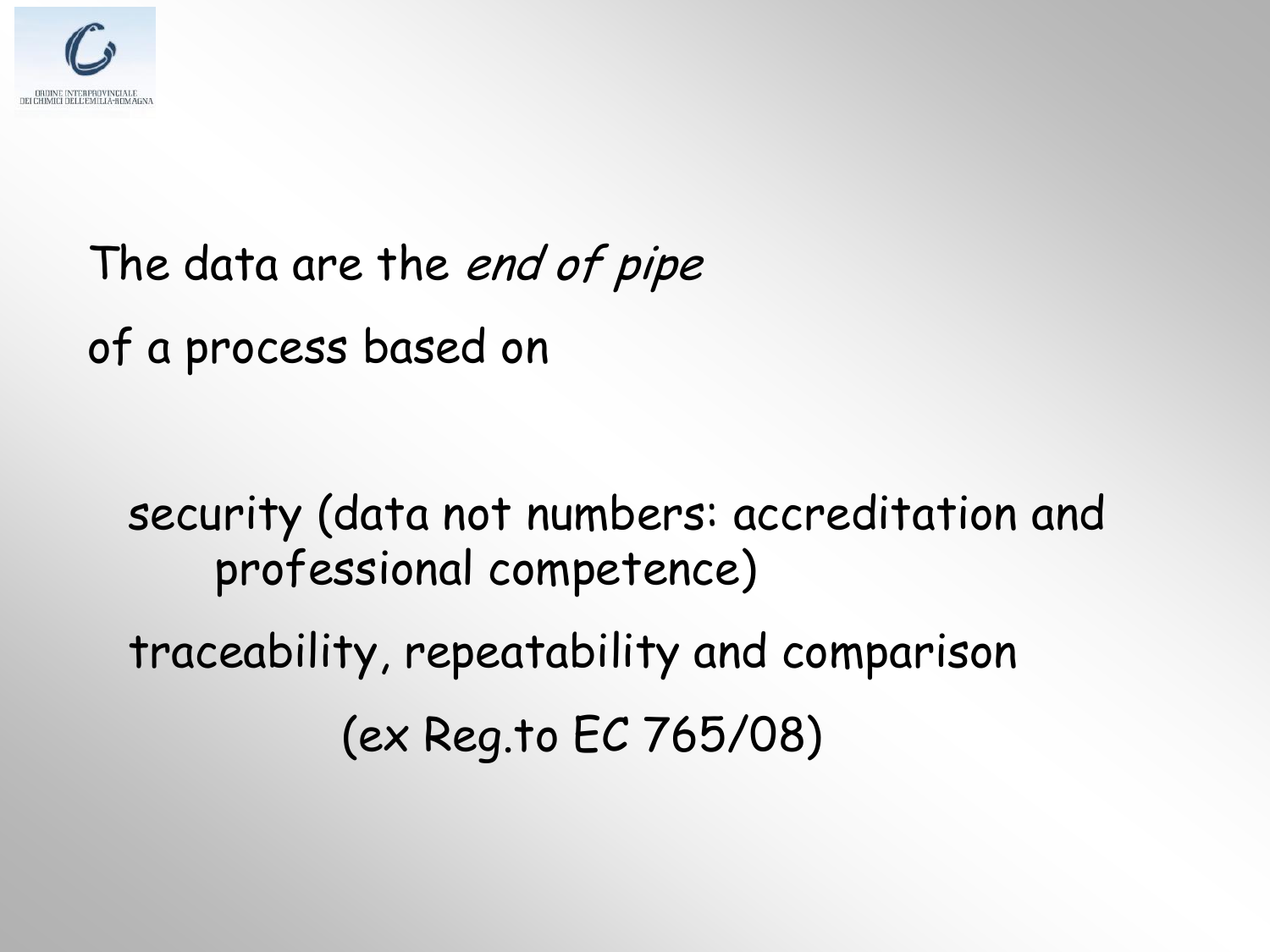

### but it's not enough

the analytical process must be managed like a **project management** with milestones in a life cycle, and before, during and after the **Risk Analysis** is an essential step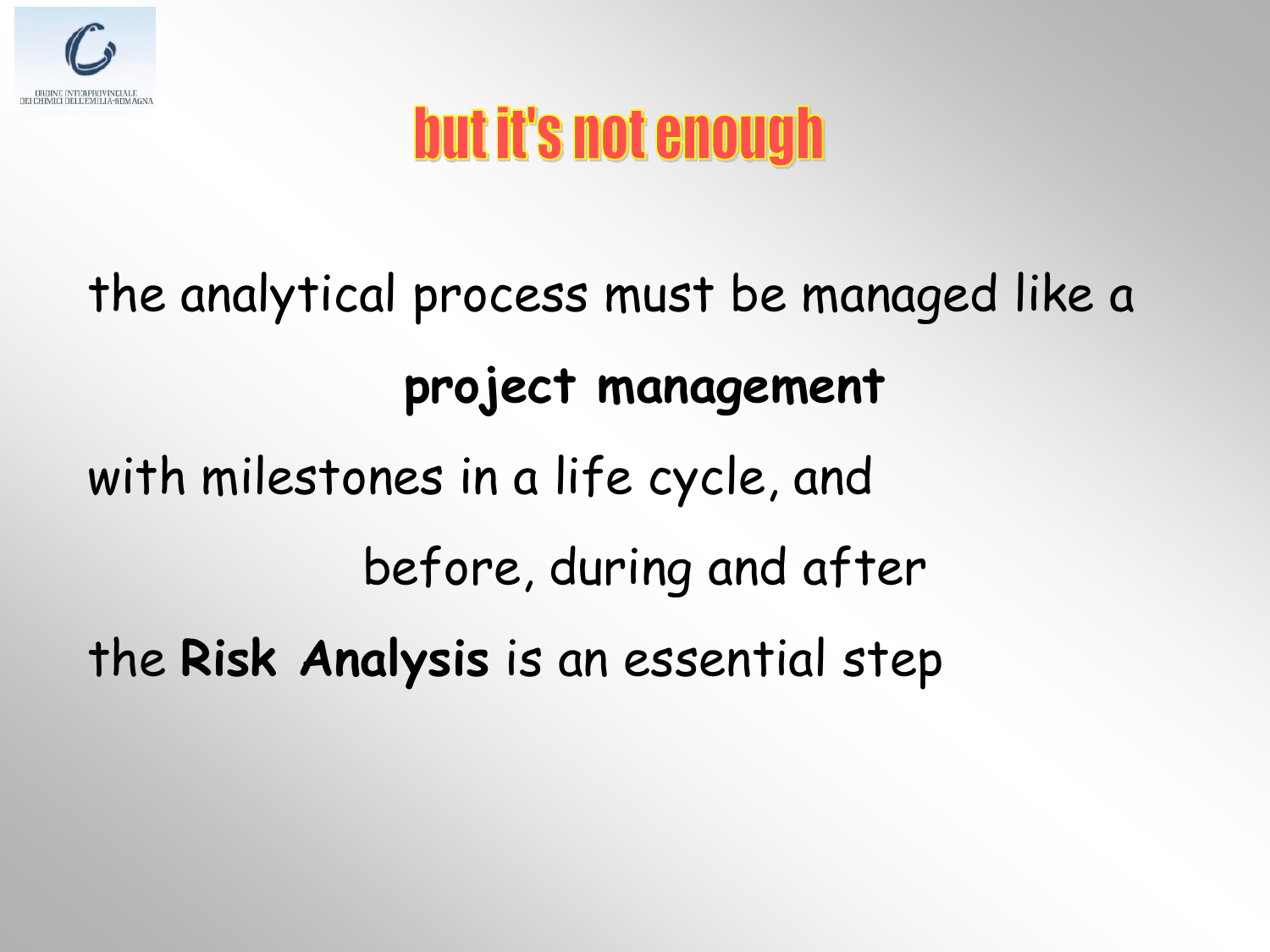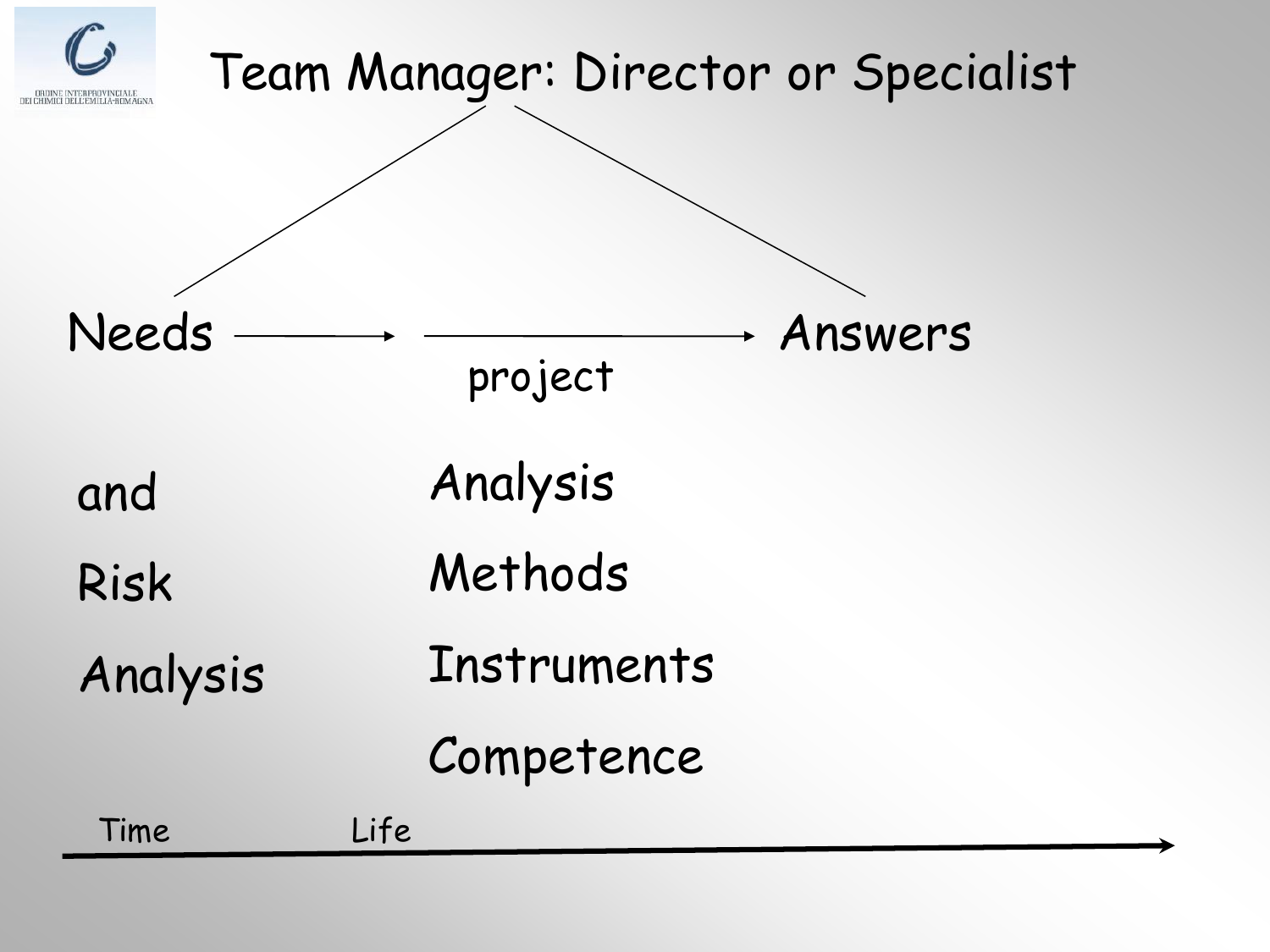

### Judgment  $\boldsymbol{\delta}$ Accountability Cycle

P h  $\Omega$ s e s Preparatory (study & feasibility) Carrying out (operational) Final (Outcome Validation, Reliability Uncertainty)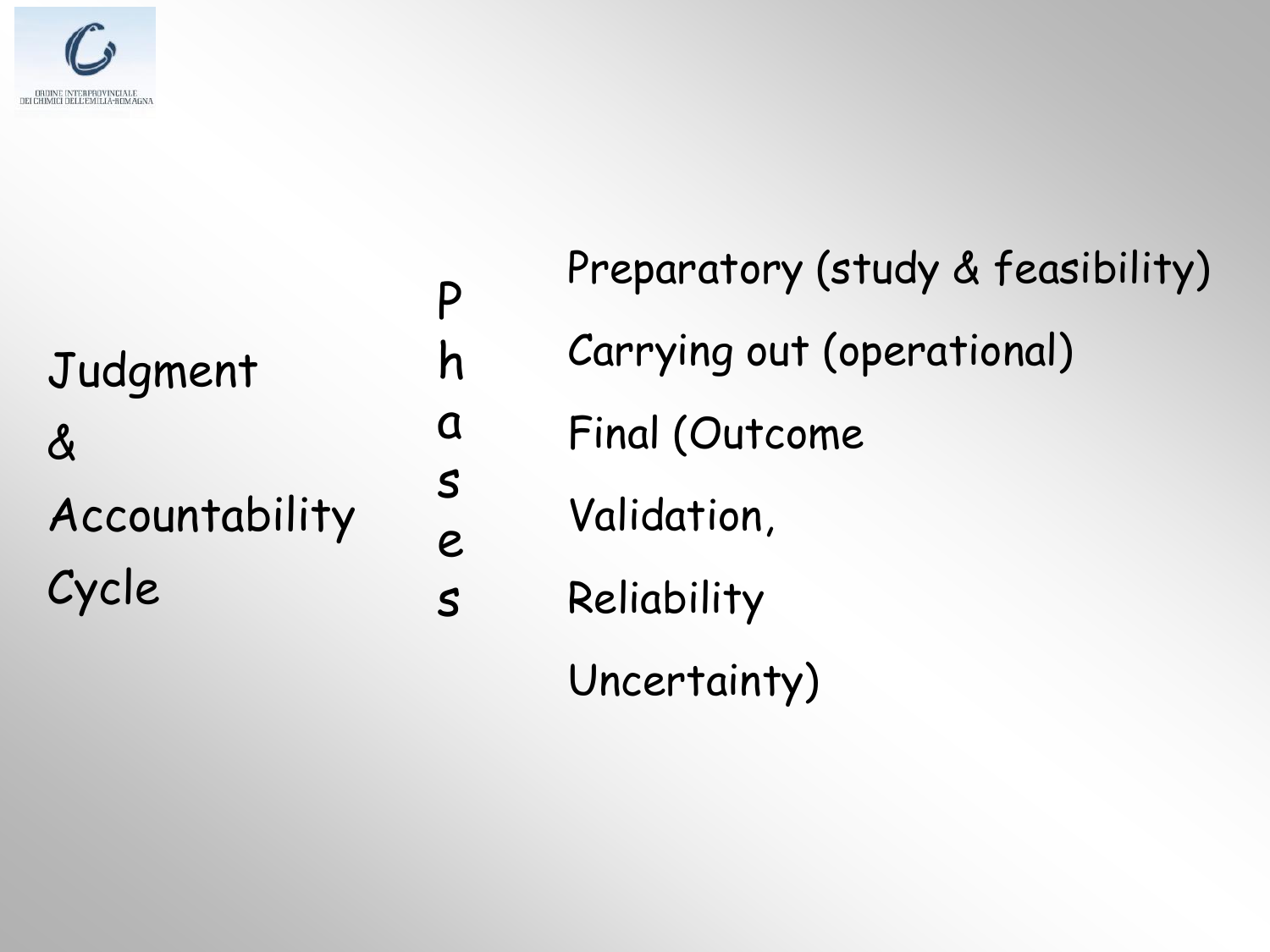

## It's usual to consider only industrial chemical processes or big plants / services as target for Risk Analysis and Technical Engineering Design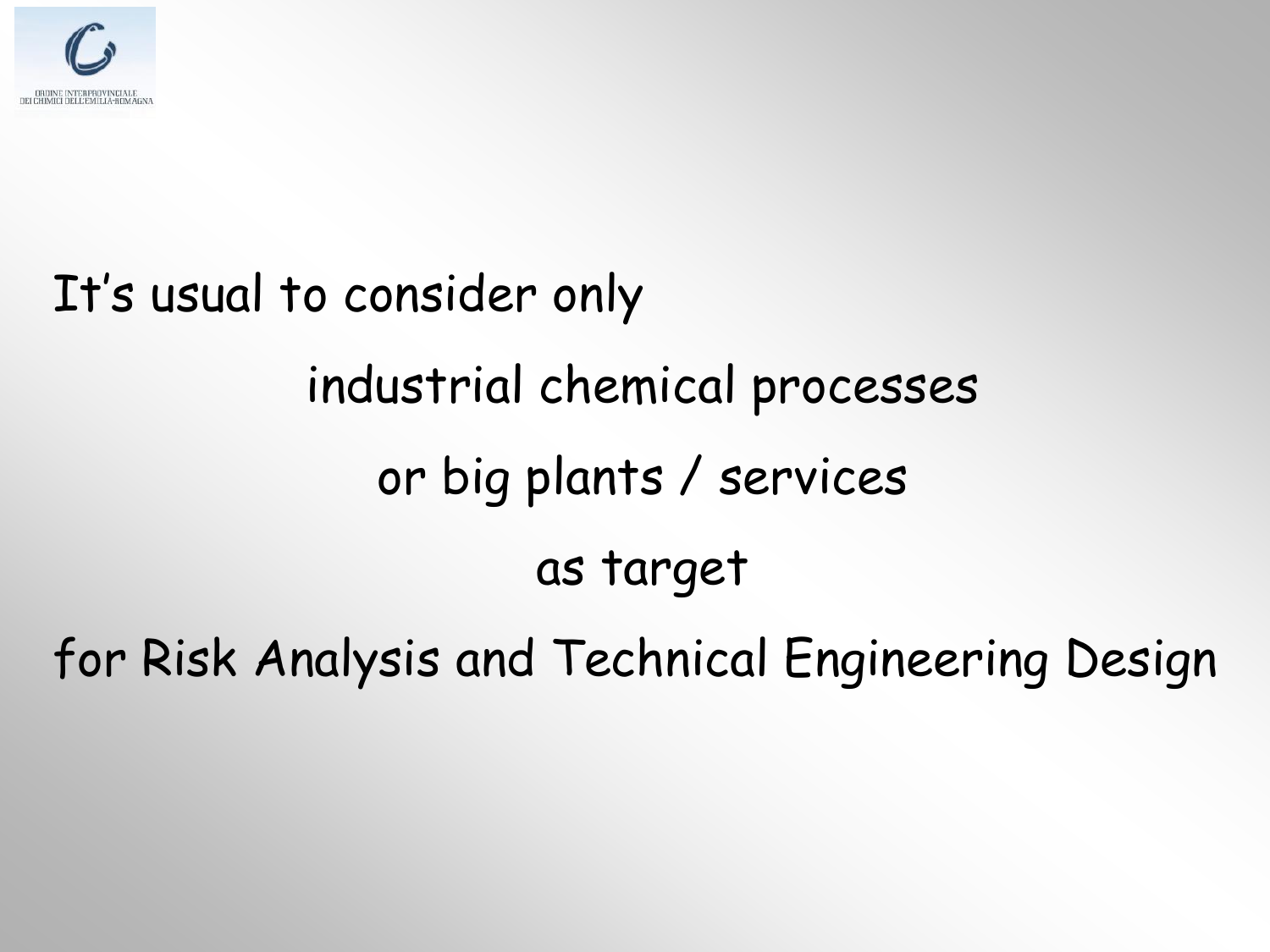

#### In Labs we can use:

the Gantt Diagram that illustrates a project schedule, with start and finish of no return elements and summary of a project.

e.g. the work breakdown structure of the project.

The chart also shows the dependency relationships between activities.

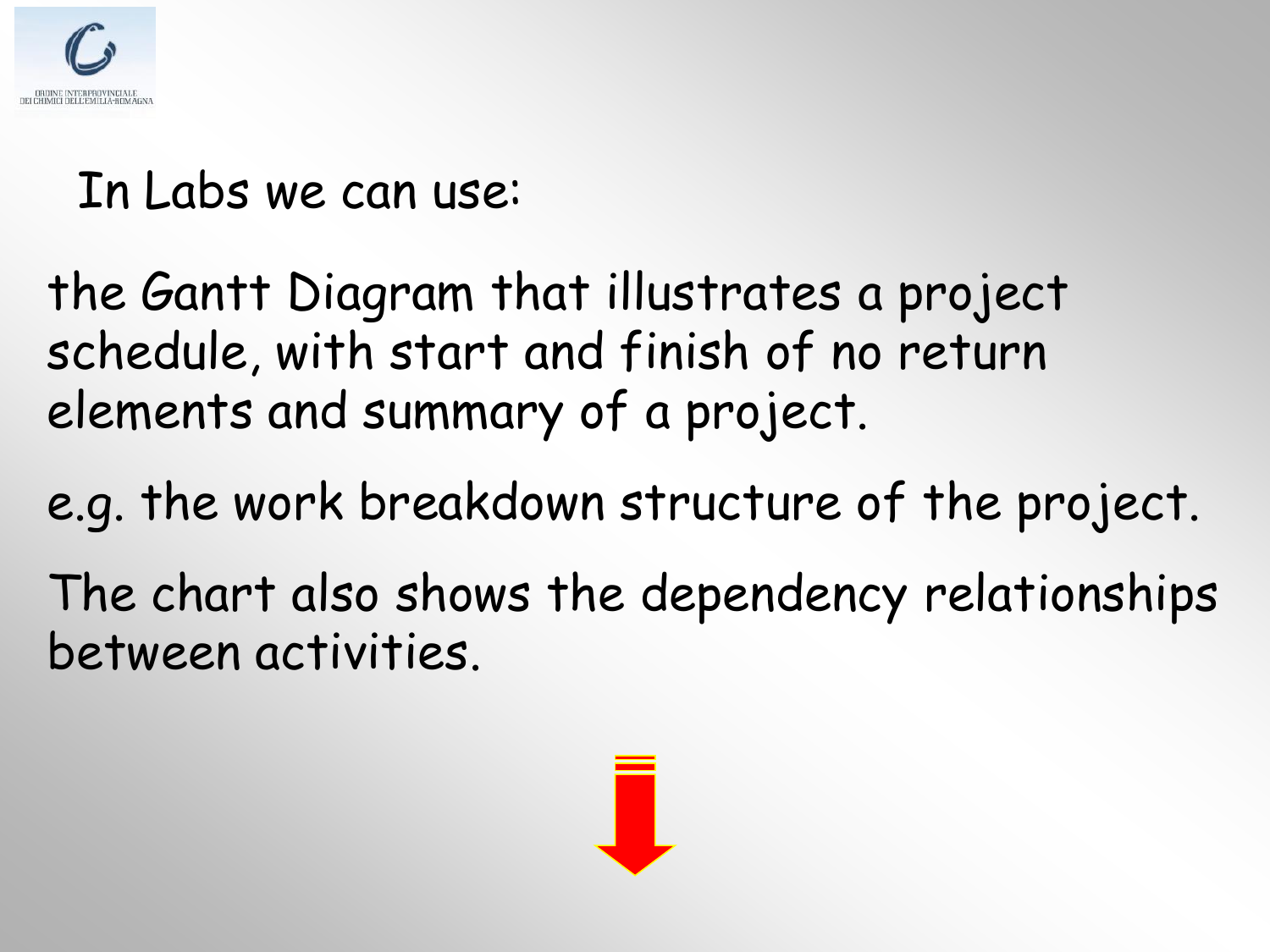

#### not only, but also

- the PERT (Program Evaluation and Review Technique) and the CPM (Critical Path Method)
- PERT (Determination of costs / timing)

or

 $\triangleright$  CPM (Critical path and focal point)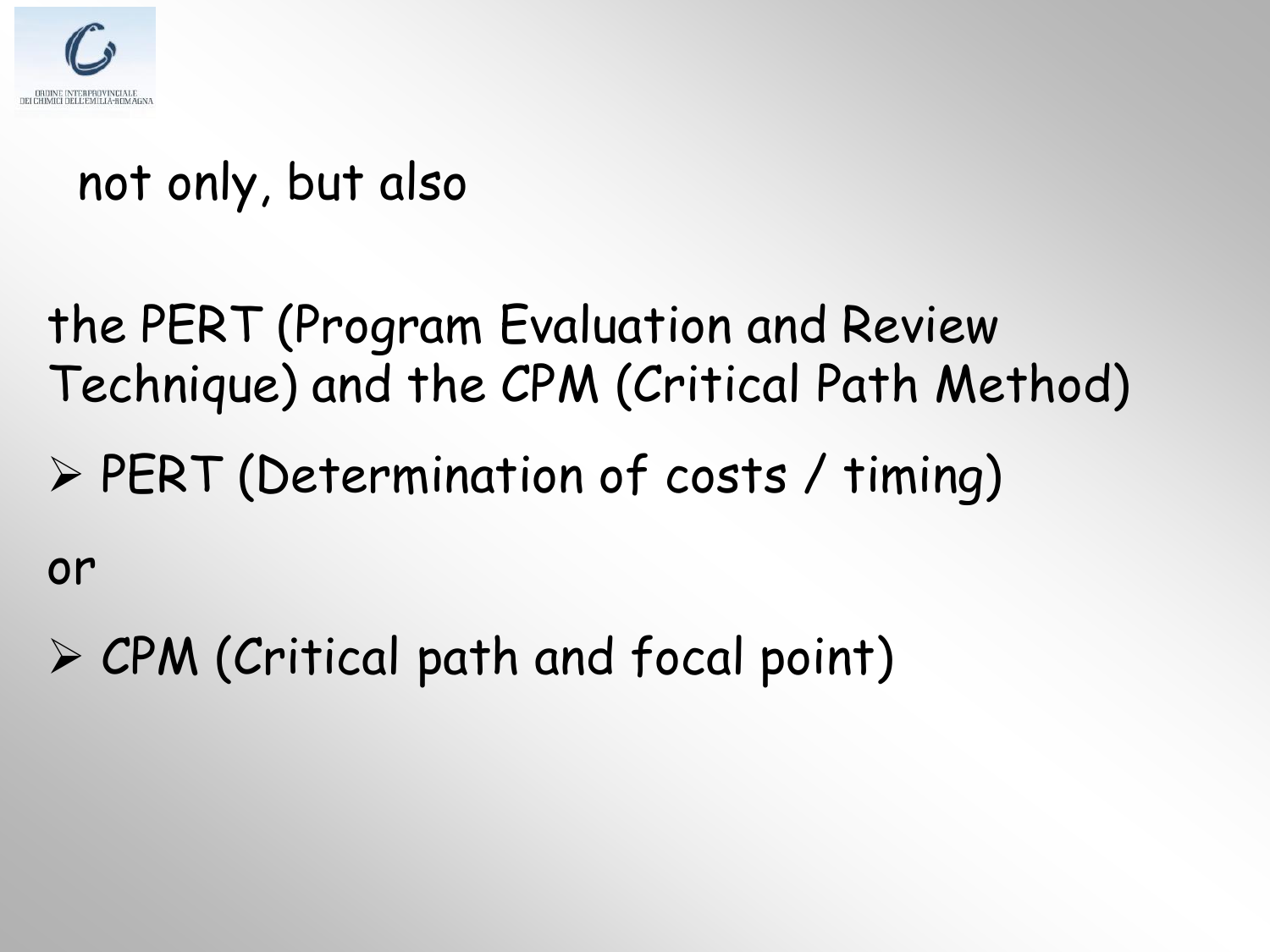

#### The Risk Analysis and the Project Management today are instruments usually applied to big project (so called complex activities)

not to Analytical Processes

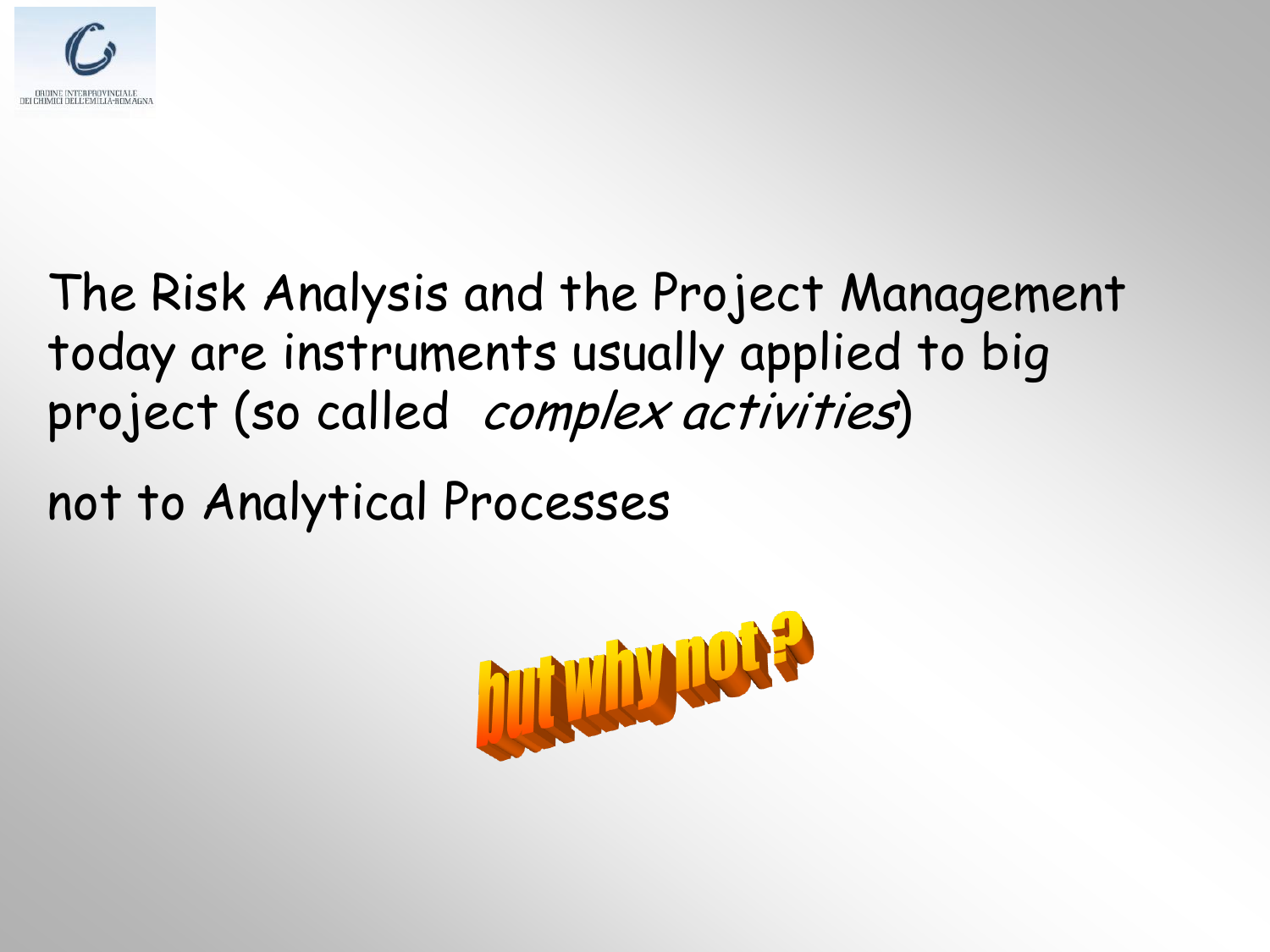

### Because

Laboratory is a very complex situation with very complex processes

about large pattern matrices

many parameters

and therefore we tune a lot of techniques and methods usually not tested (or managed) from the perspective of security.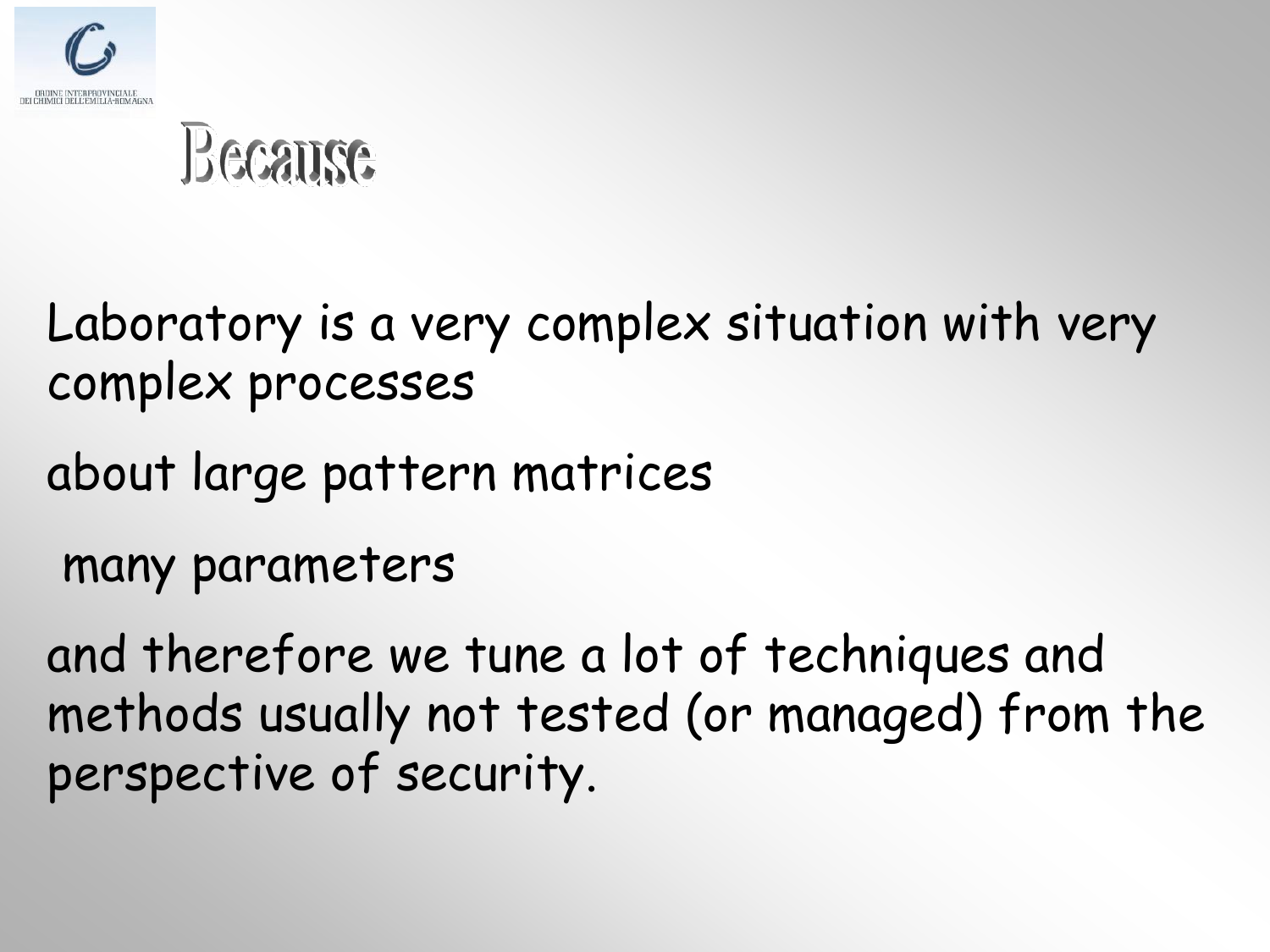

### **Risk Analysis and Risk Assessment**

For each analytical process (or every method) it's necessary an "Hazard Identification" (ongoing data)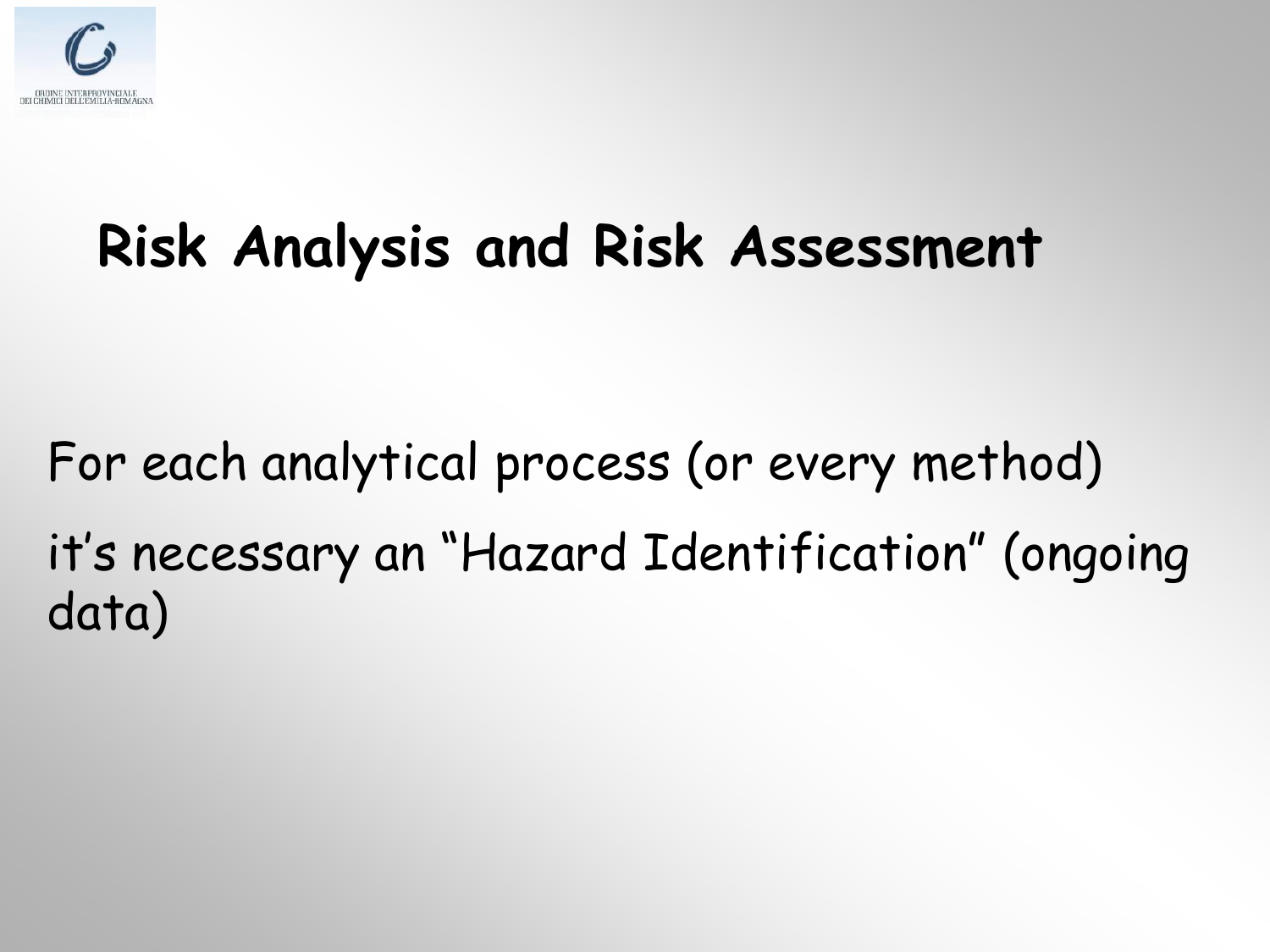

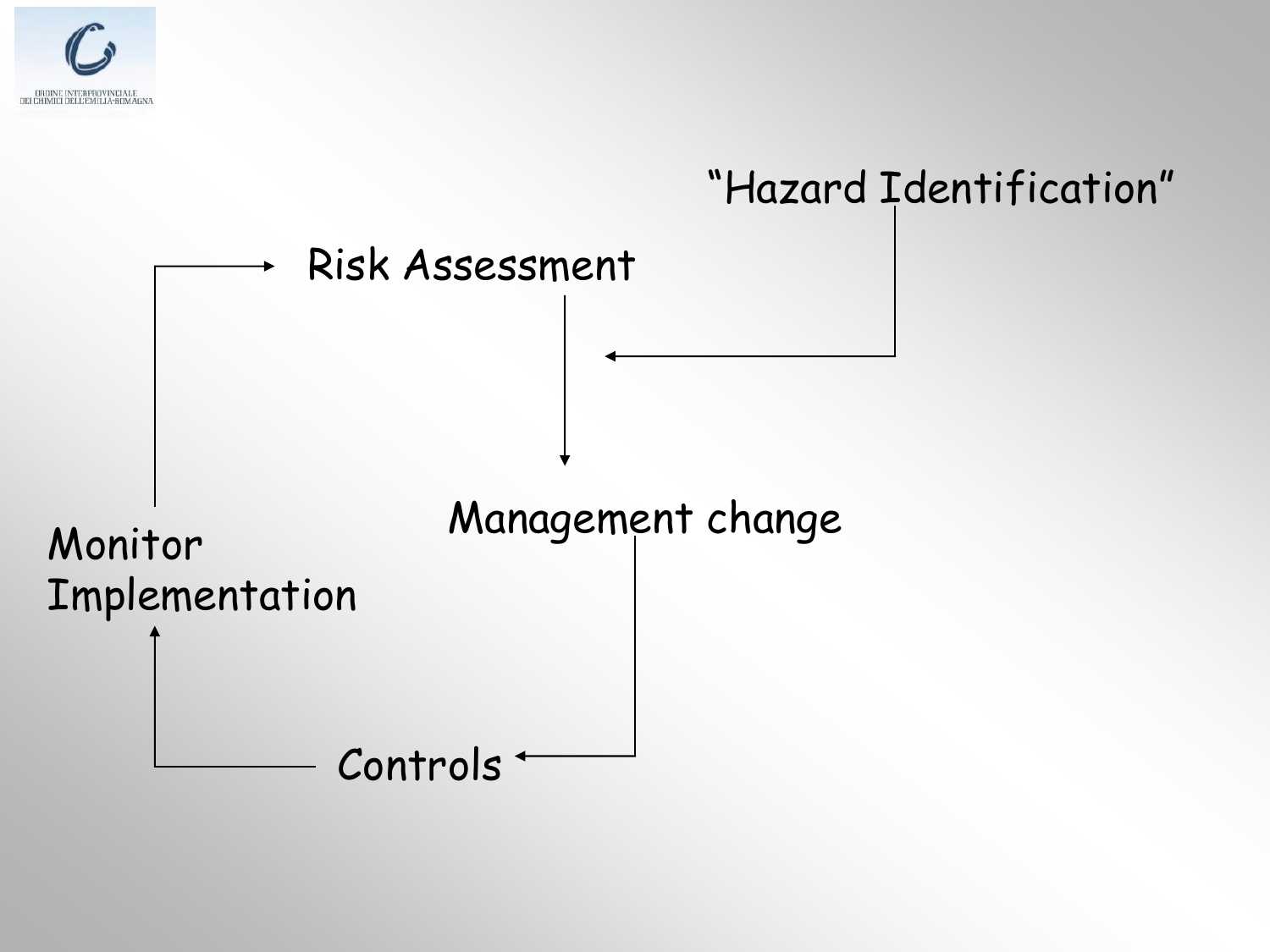

#### In Labs

we may have nuclear isotopes

X, γ sources

chemical and biological Risk

substances, solutions, reagents and also sampftemmable, explosive, cancerogenic/mutagenic and teratogen agents

and we must consider the path and the mechanisms of human intake (inhalation, ingestion, contact)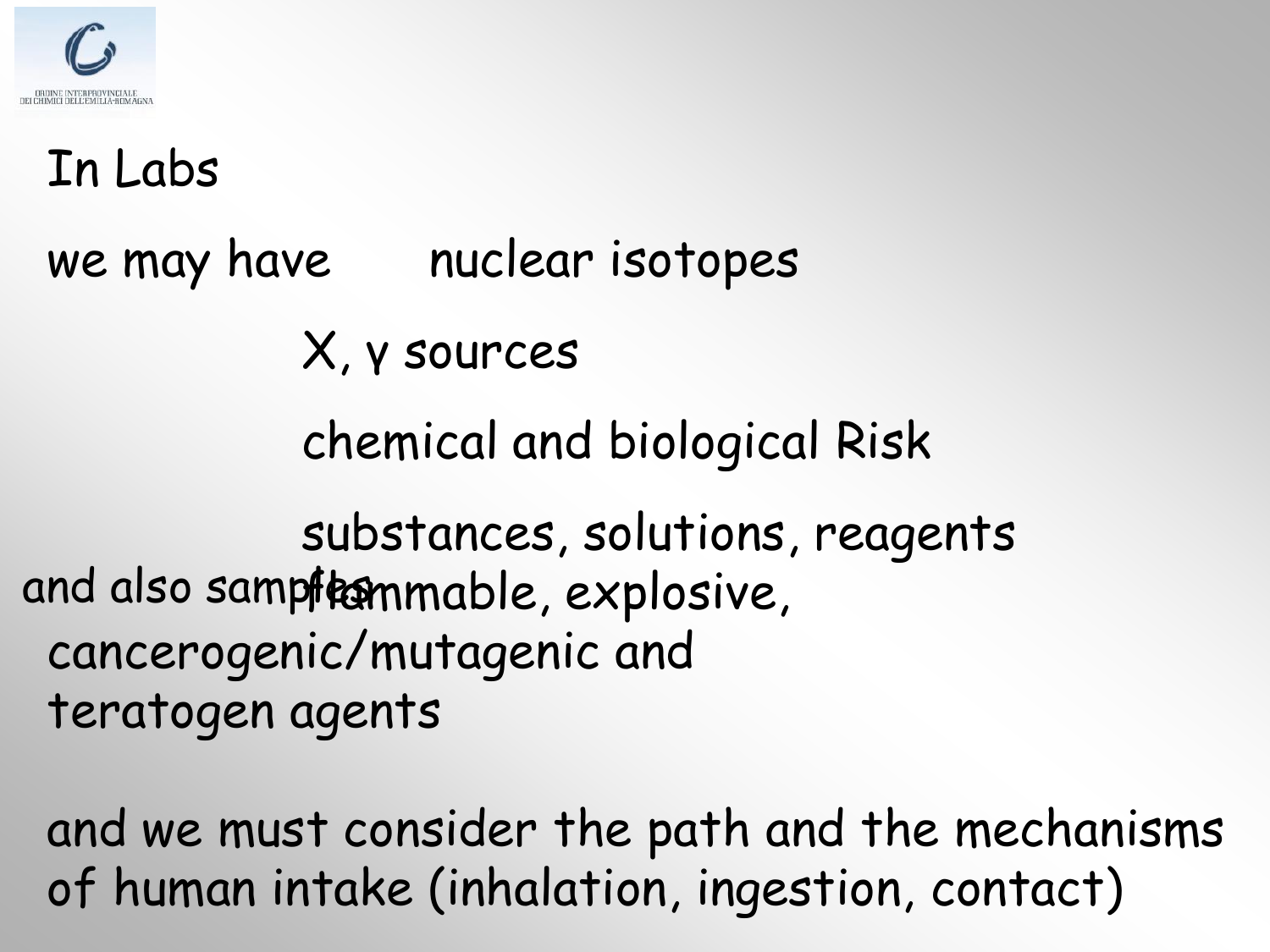

### Four focal points in the analytical project:

- the sample
- the analysis
- the workplace and
- the environmental conditions

but the Lab Organization often cut the process into two different phases (sampling and analysis)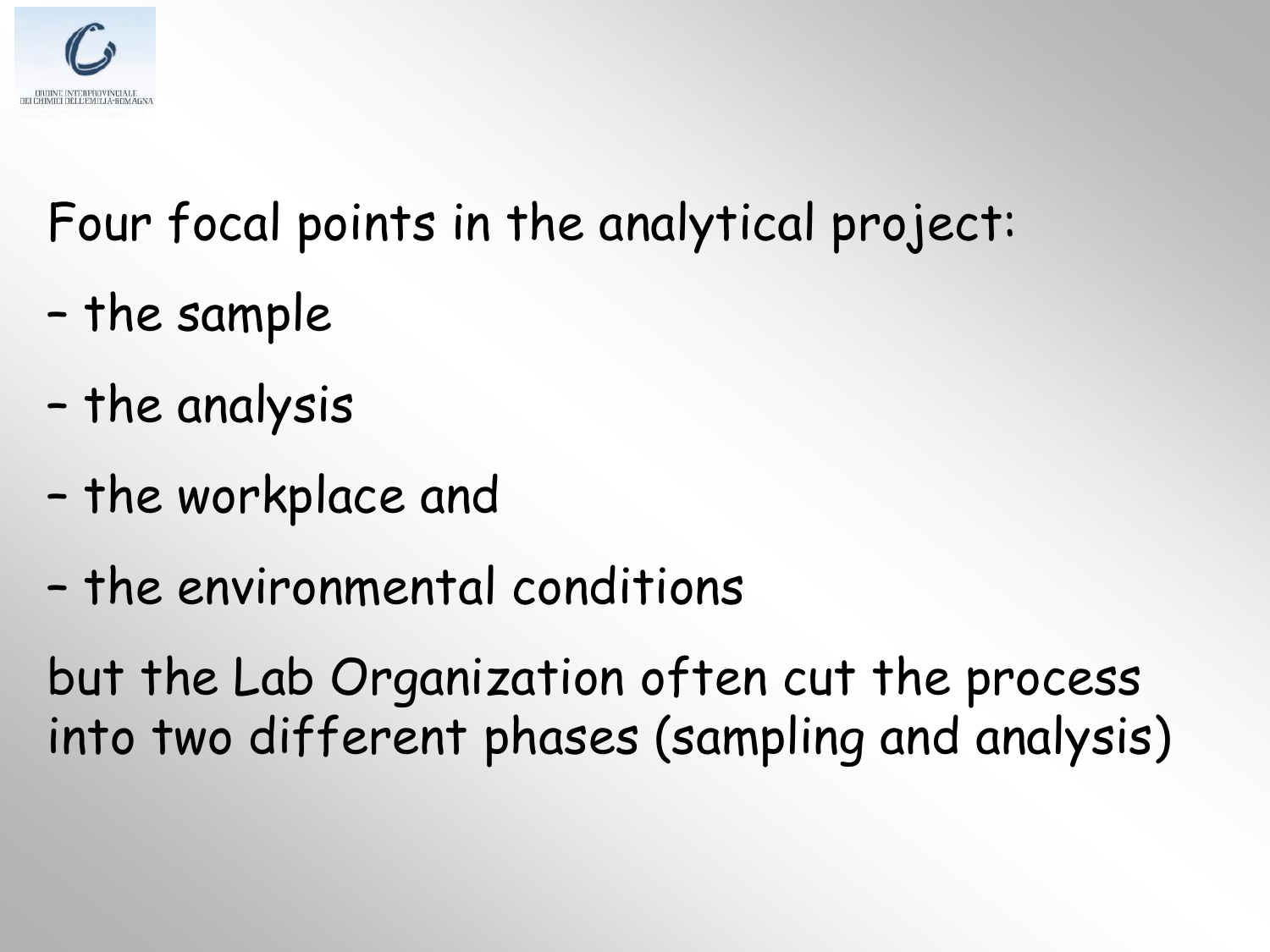

### Four Risk phases:

Sampling (competent staff, methods, techniques, environmental conditions)

Transportation (proper shipping and conditions)

Preparation

Analysis (queries, staff, methods, instrument, workplaces)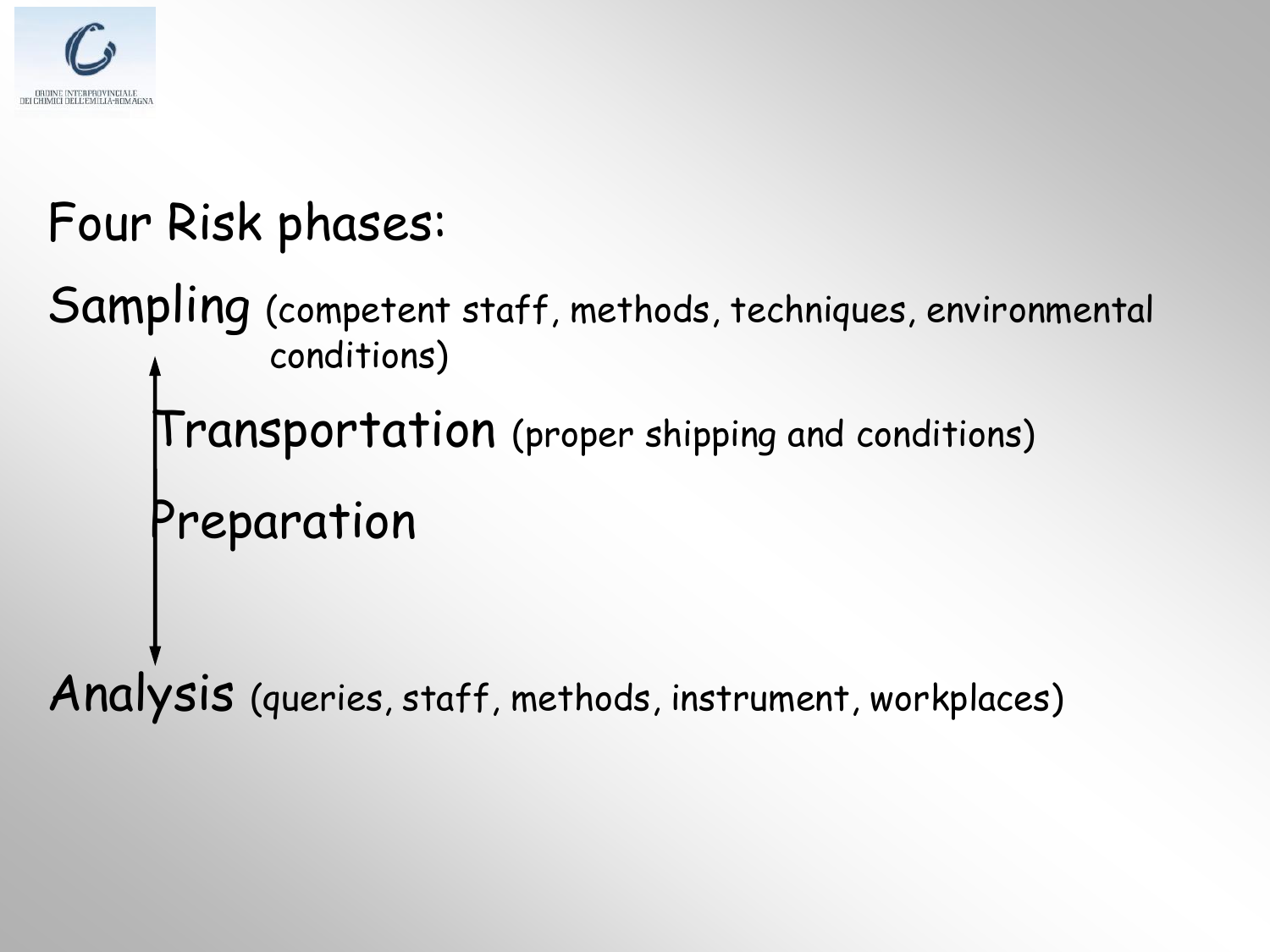

#### Accreditation (ISO/IEC 17025:2005 – now revision in progress)

is

essential as concern comparison, repeability, reproducibility, competence

but is not enough

it's only a part of Analytical value – we get the full value with a Risk Analysis, Evaluation and Assessment related to work in safety, to live in safety and to achieve an actual analytical outcome.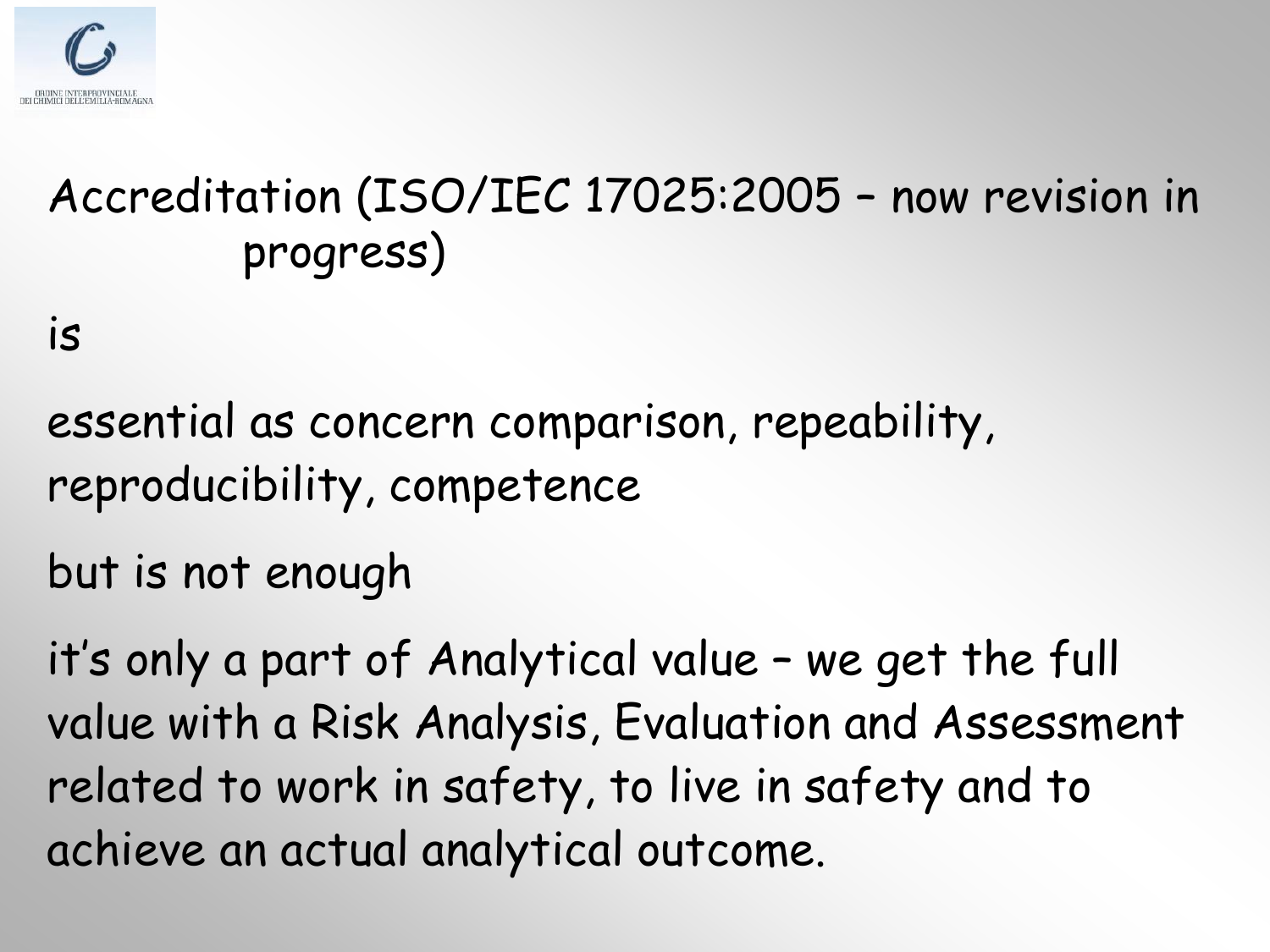

### Quality Management System must be implemented and integrated with Safety Management System (and Environmental also).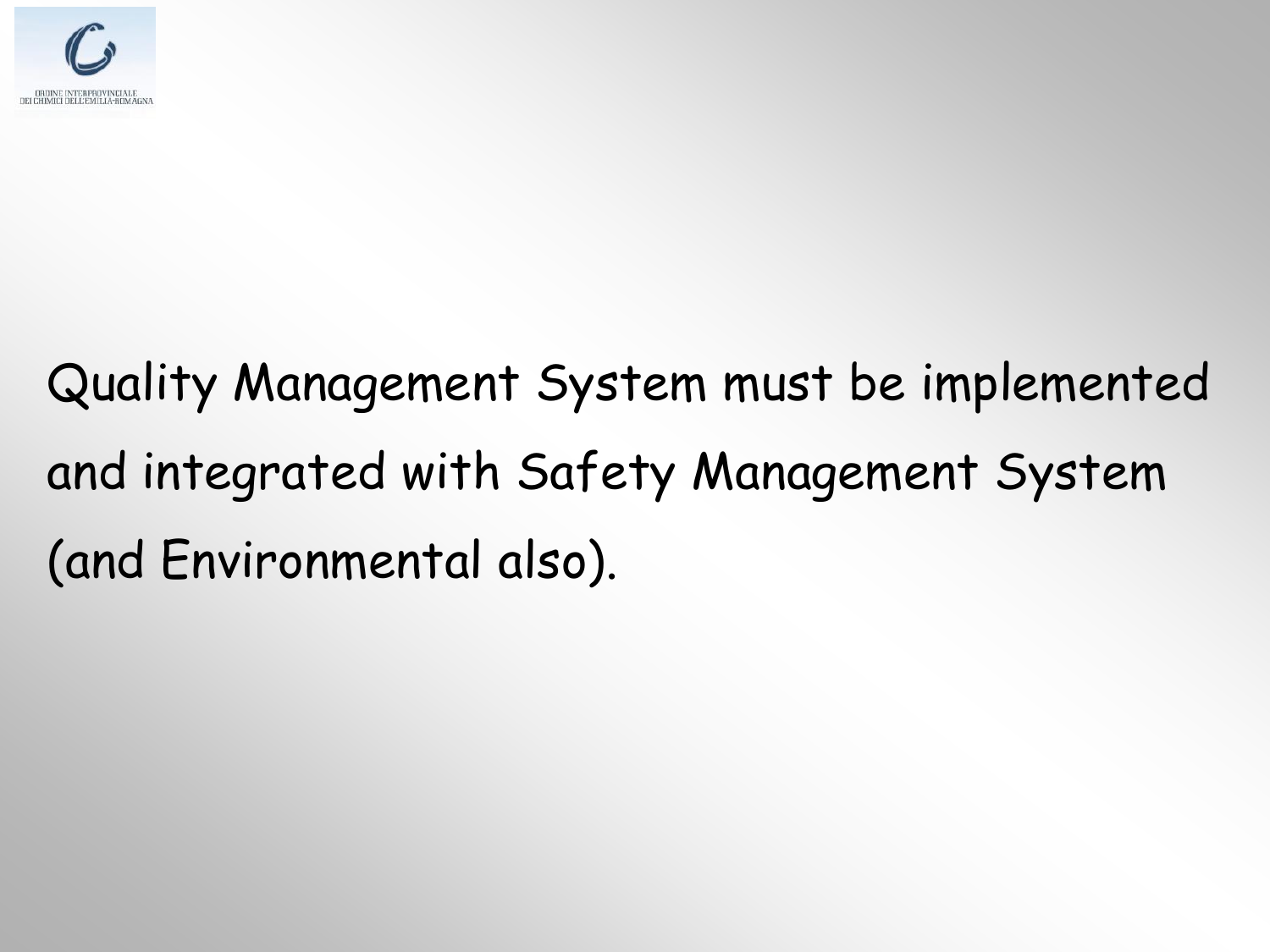

### Safety & Health Management System: OHSAS 18001/18002 based on Hazard Identification, Risk Assessment and Determining Controls, step one: design stage step two: on the process The Organization must control the situation by

monitoring and Change Management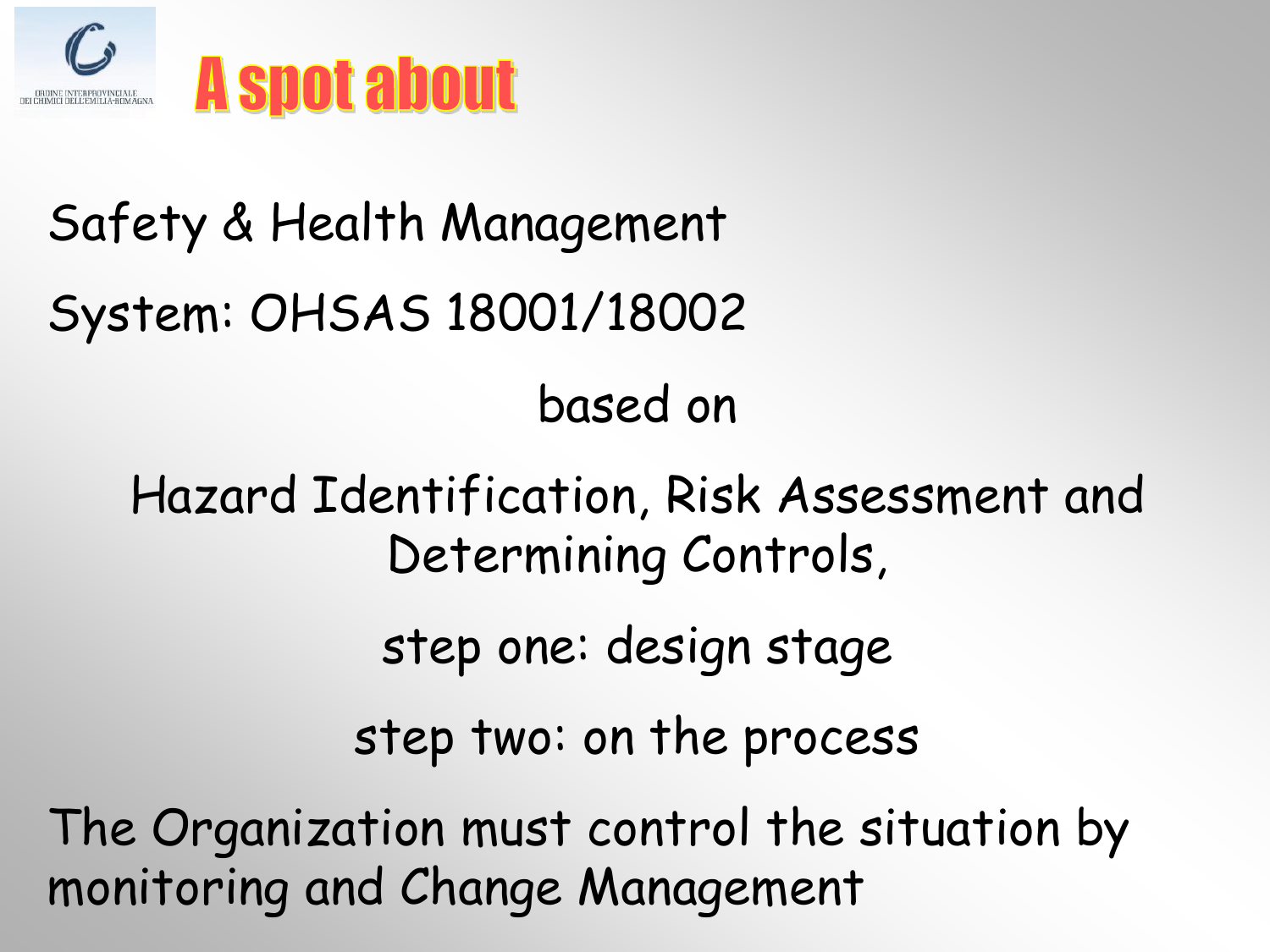



#### ISO 9001:2015; ISO 14001:2015, BS OHSAS 18001:2007 (and ISO/WD 45001)

Approach Risk Based Thinking

- then Risk Management
- by now Risk Analysis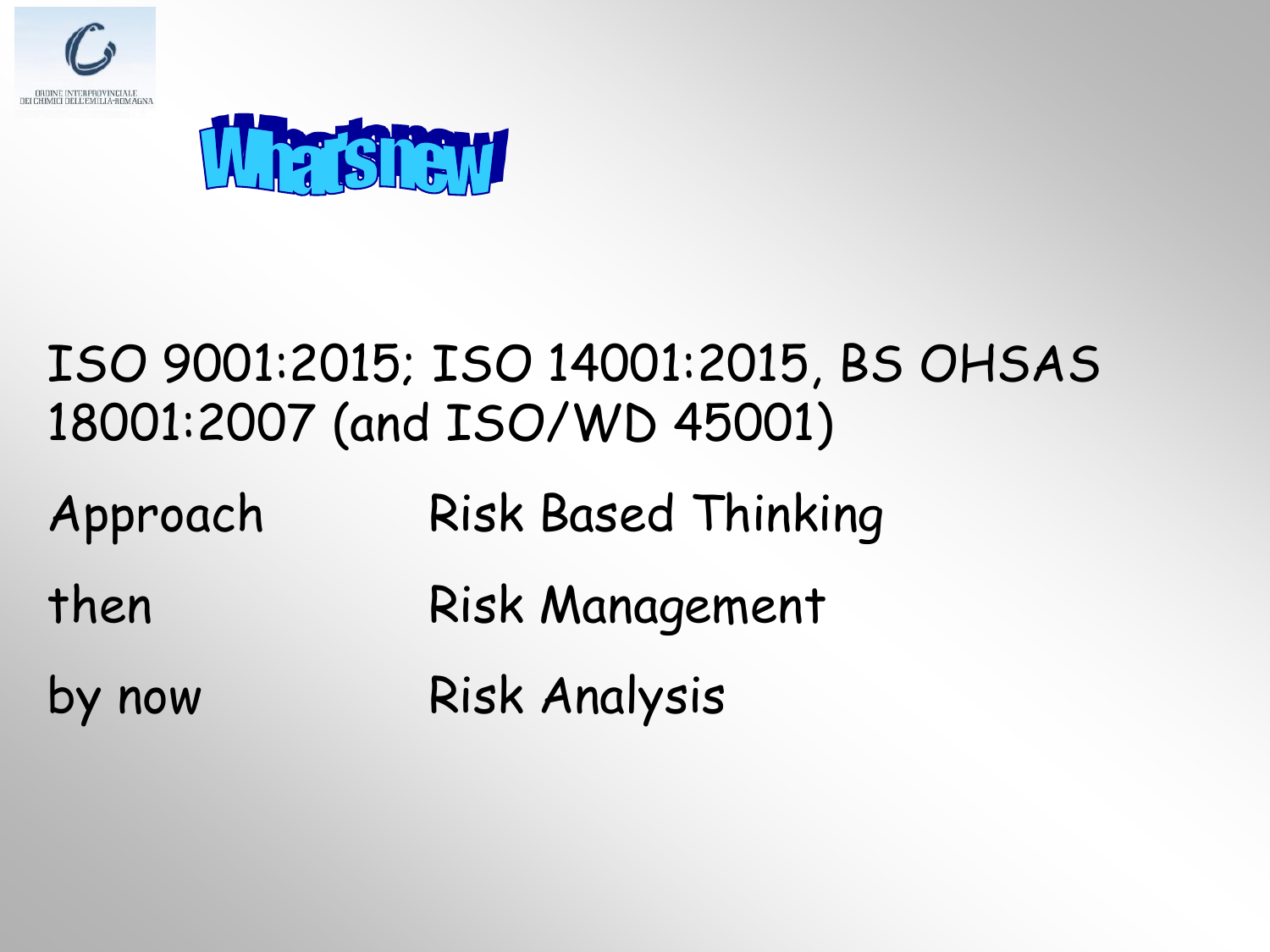

### **Risk Analysis is**

a preliminar transversal activity.

Output is not only the customer satisfaction

but is the Life Cycle Assessment also.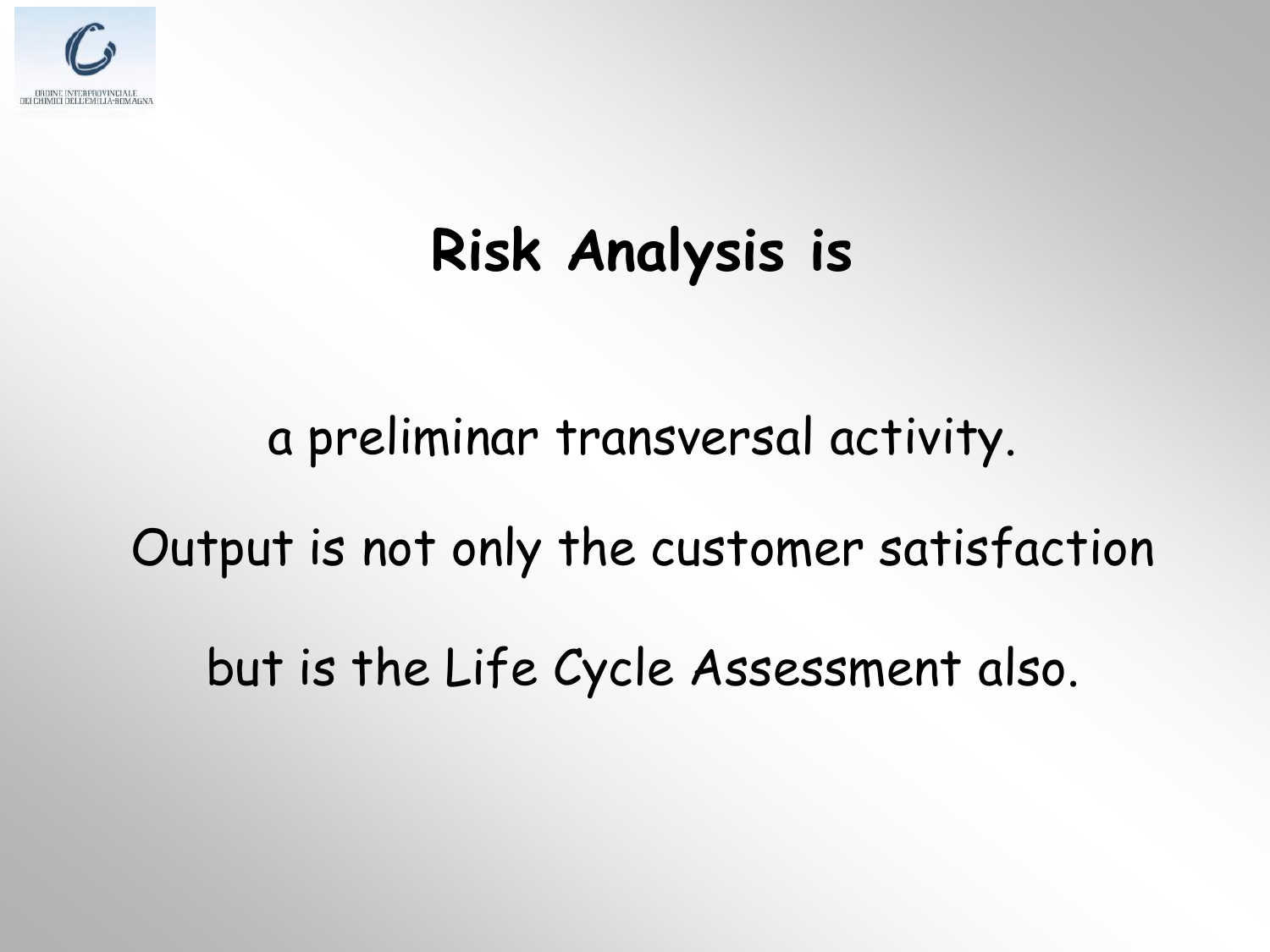

## The Lesson of Major Industrial Accidents and Nuclear Plant Seveso Chernobyl

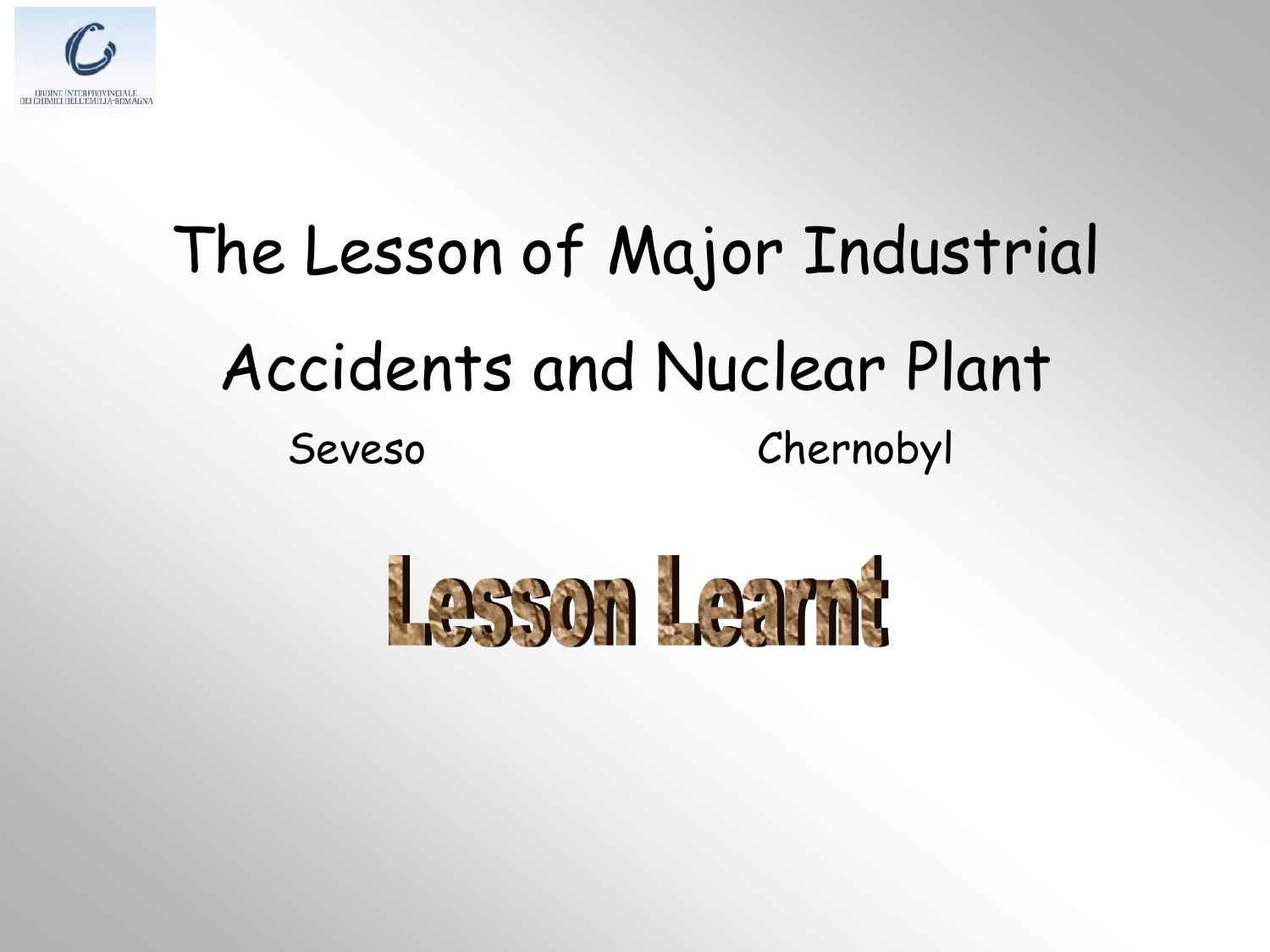

# Each event/process is not related to only one Risk

**Risk** is a probability based on a frequence and a magnitude. It's weighed: is the change of probability that a person will be harmed or experience an adverse health effect if exposed to Hazard.

It may also apply to situations with property or equipment loss, or harmful effects on the environmental.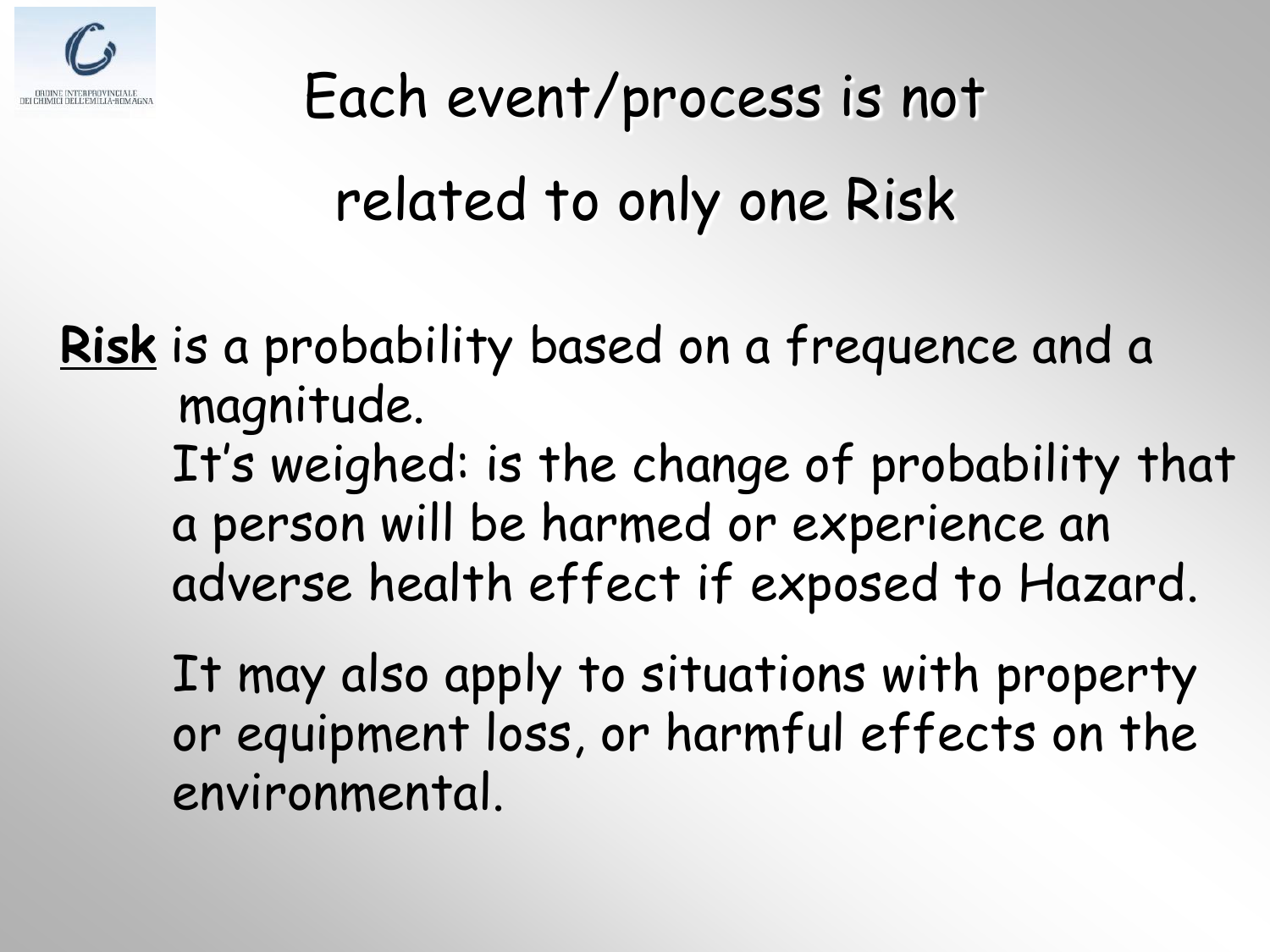

#### **Hazard** is any source of potential damage, harm or adverse health effects on something or someone.

It's not weighed: it's a qualitative condition, activity, material or situation.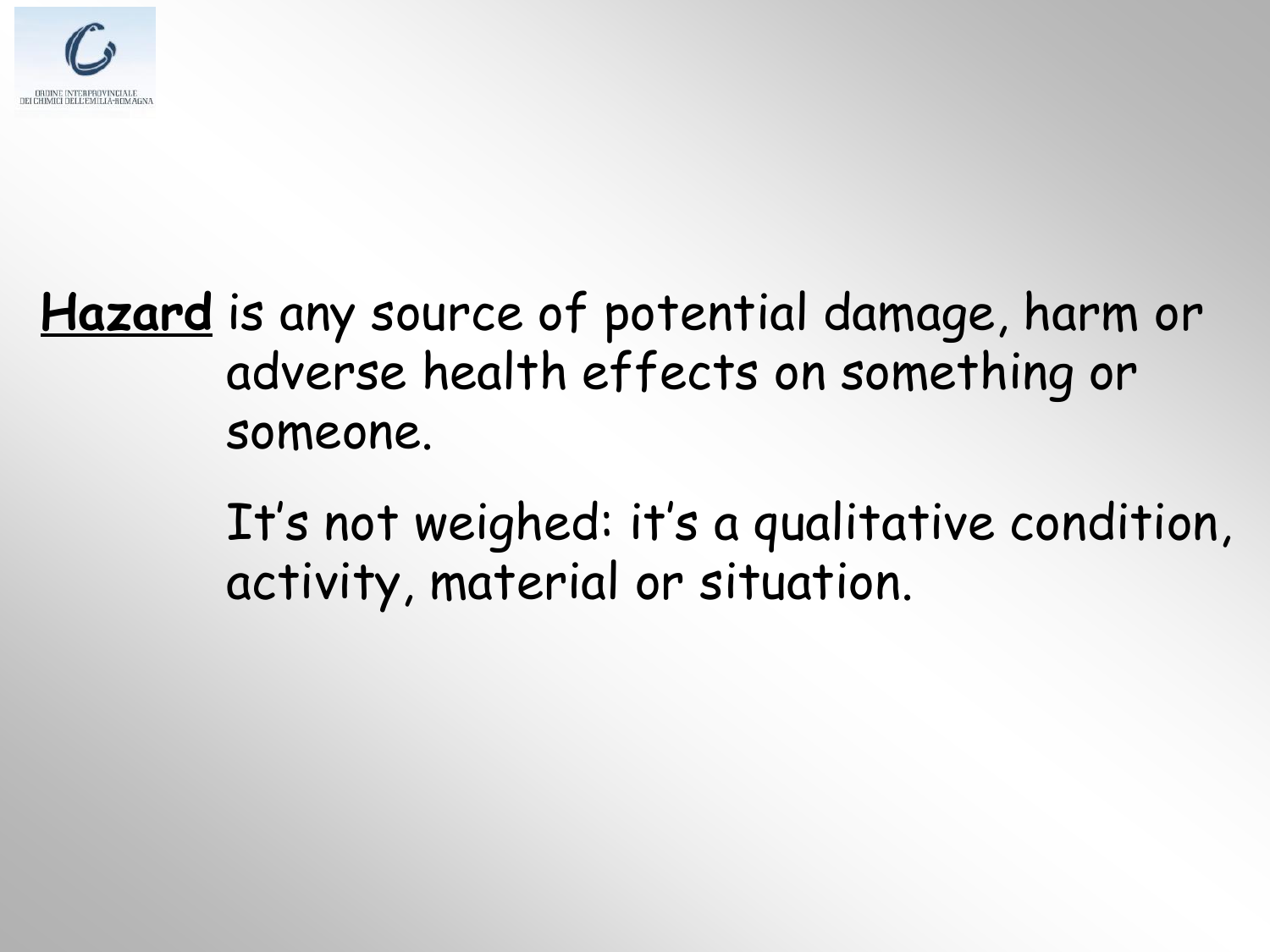

# We must stop to think about Analytical Process or Lab as only Hazards (biological, chemical, physical and so on)

### We must think Lab as preliminary weighed

Risk Assessment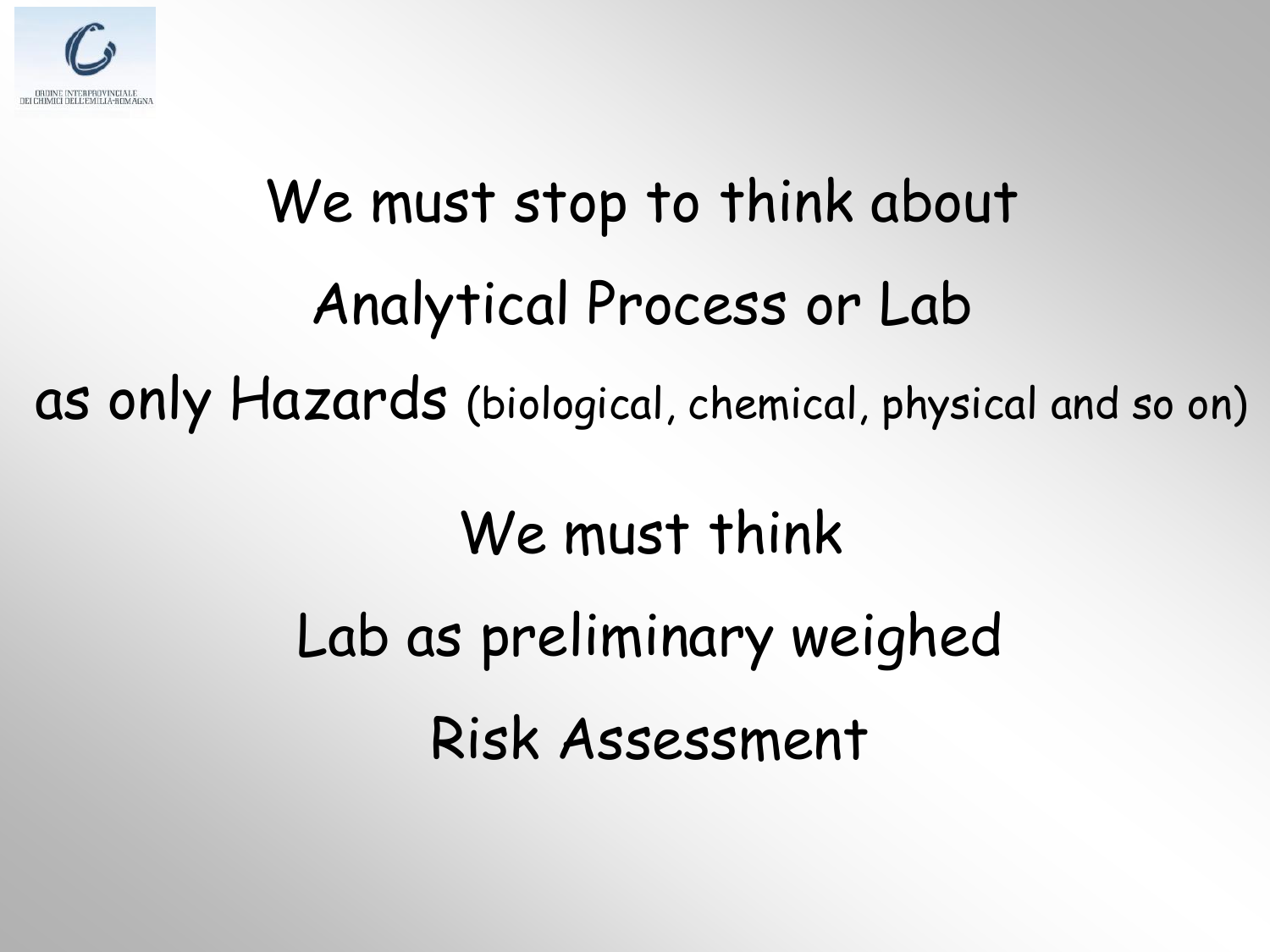

#### The Instruments of Risk Analysis

| Failure  |       |        |
|----------|-------|--------|
| Mode     | (and) | M      |
| Effect   |       | F<br>Α |
| Analysis |       |        |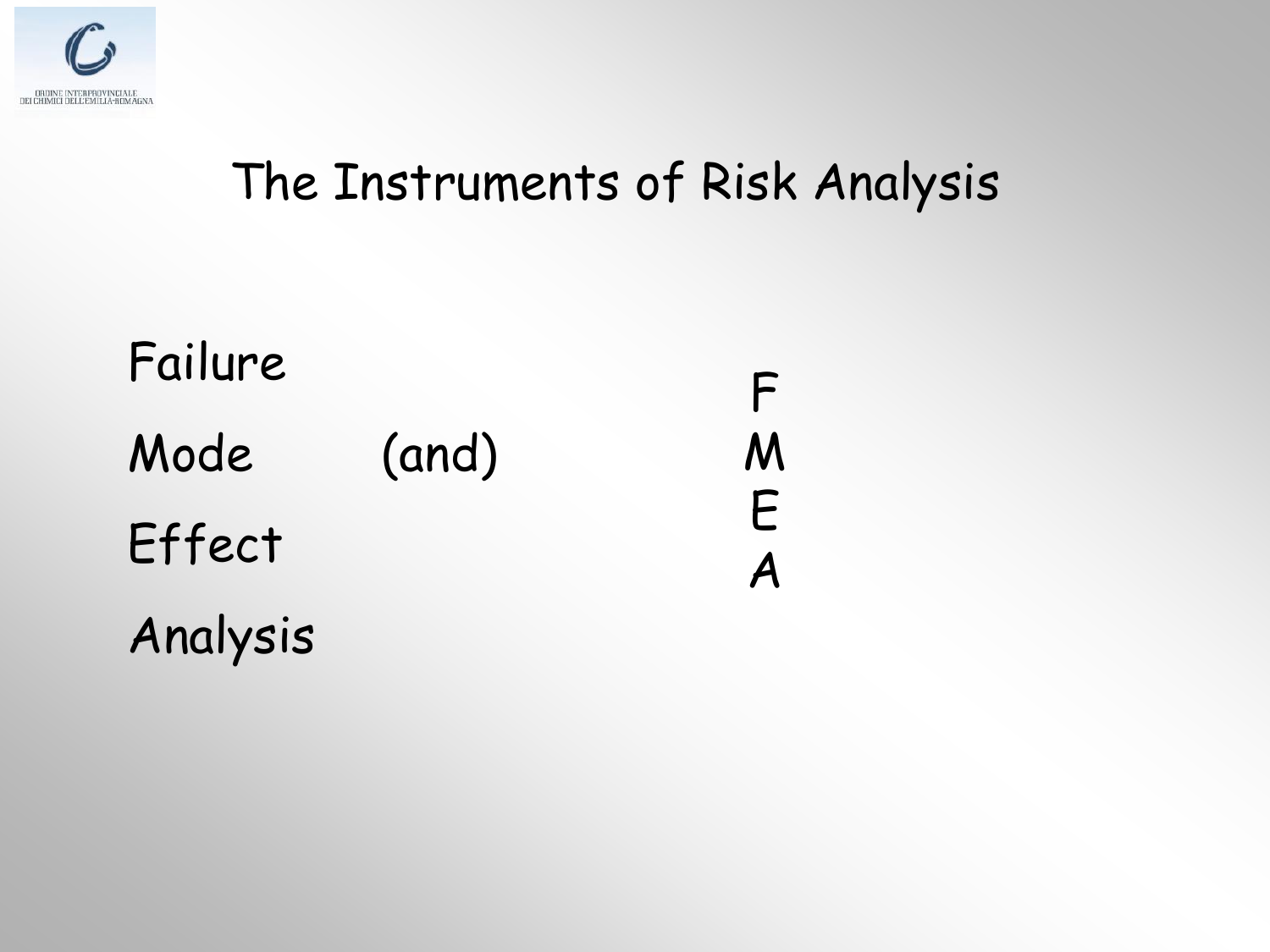

# Analytical Report Design Failure Mode Effect Analysis

Analytical Process Process Failure Mode Effect Analysis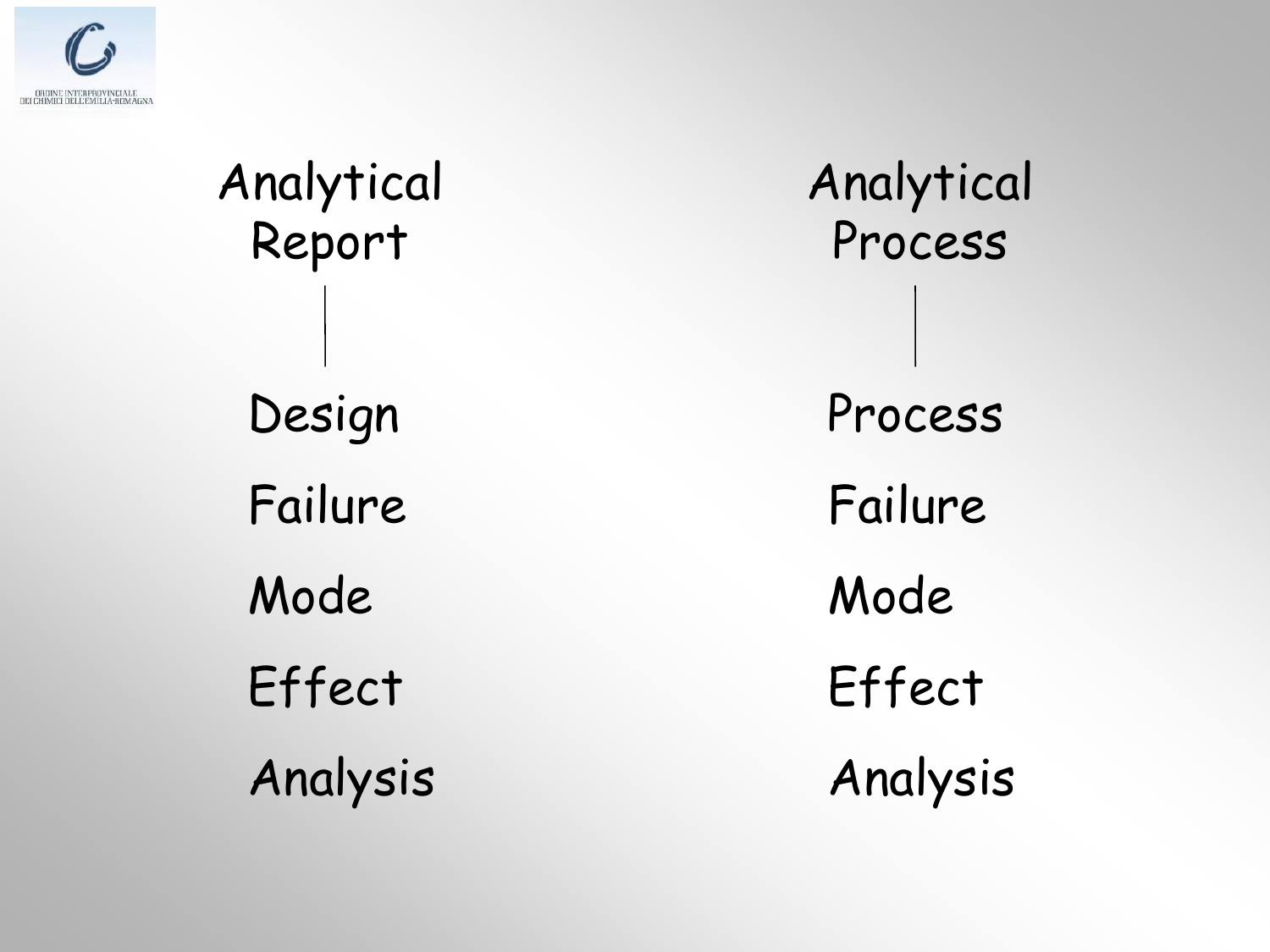

### In the first step

we can identify all sources of failure by

the fishbone Diagram (Ishikawa: cause-effect) applied to Lab

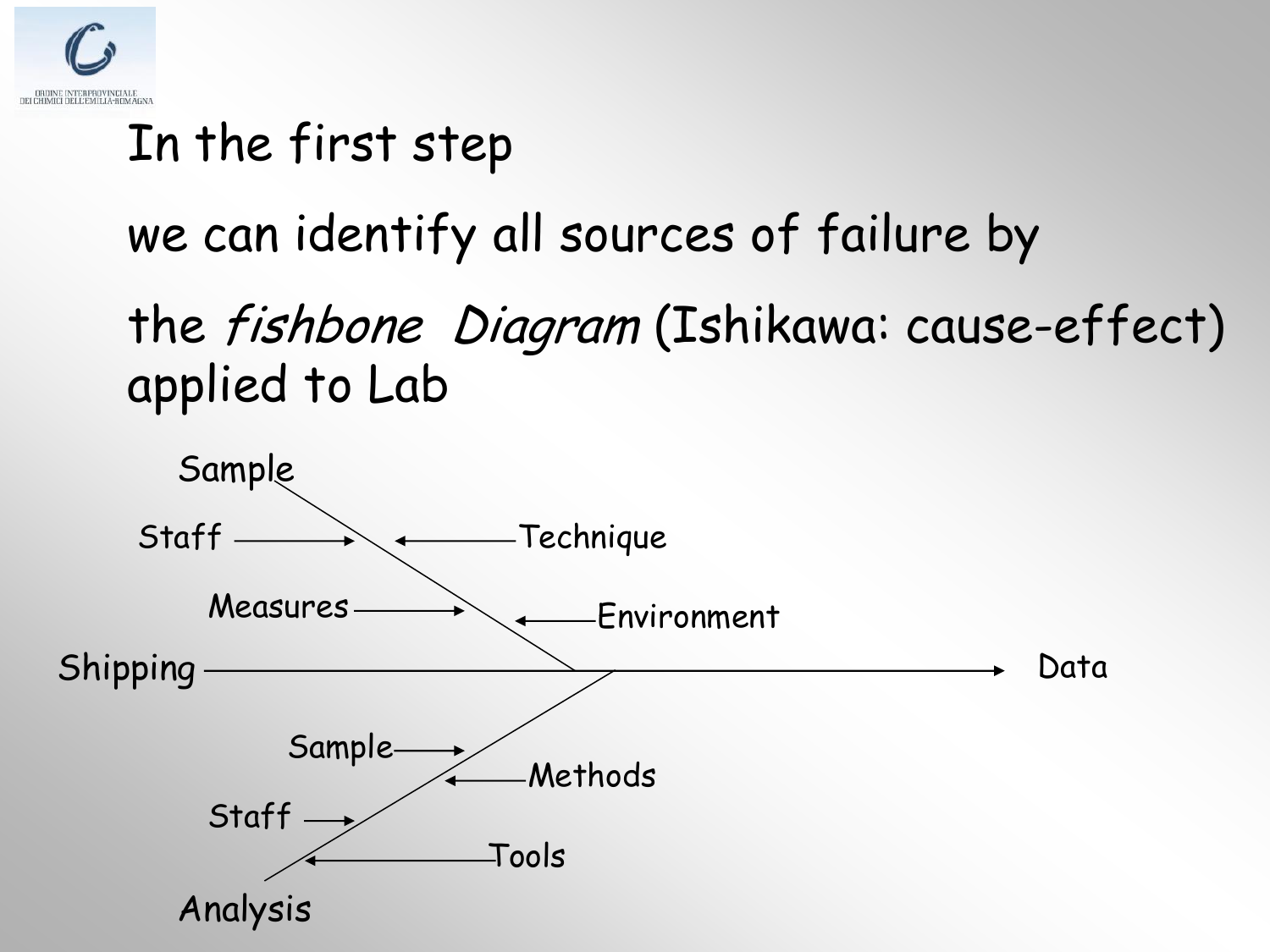

#### FMEA Indicators

- **Severity** (failure effects)  $(1 - 10)$
- **Occurrence** (frequency)  $(1 - 10)$

### **Detection** (ability to find failure in project)  $(1 - 10)$

Severity . Occurrence . Detection = RPN (Risk Priority Number)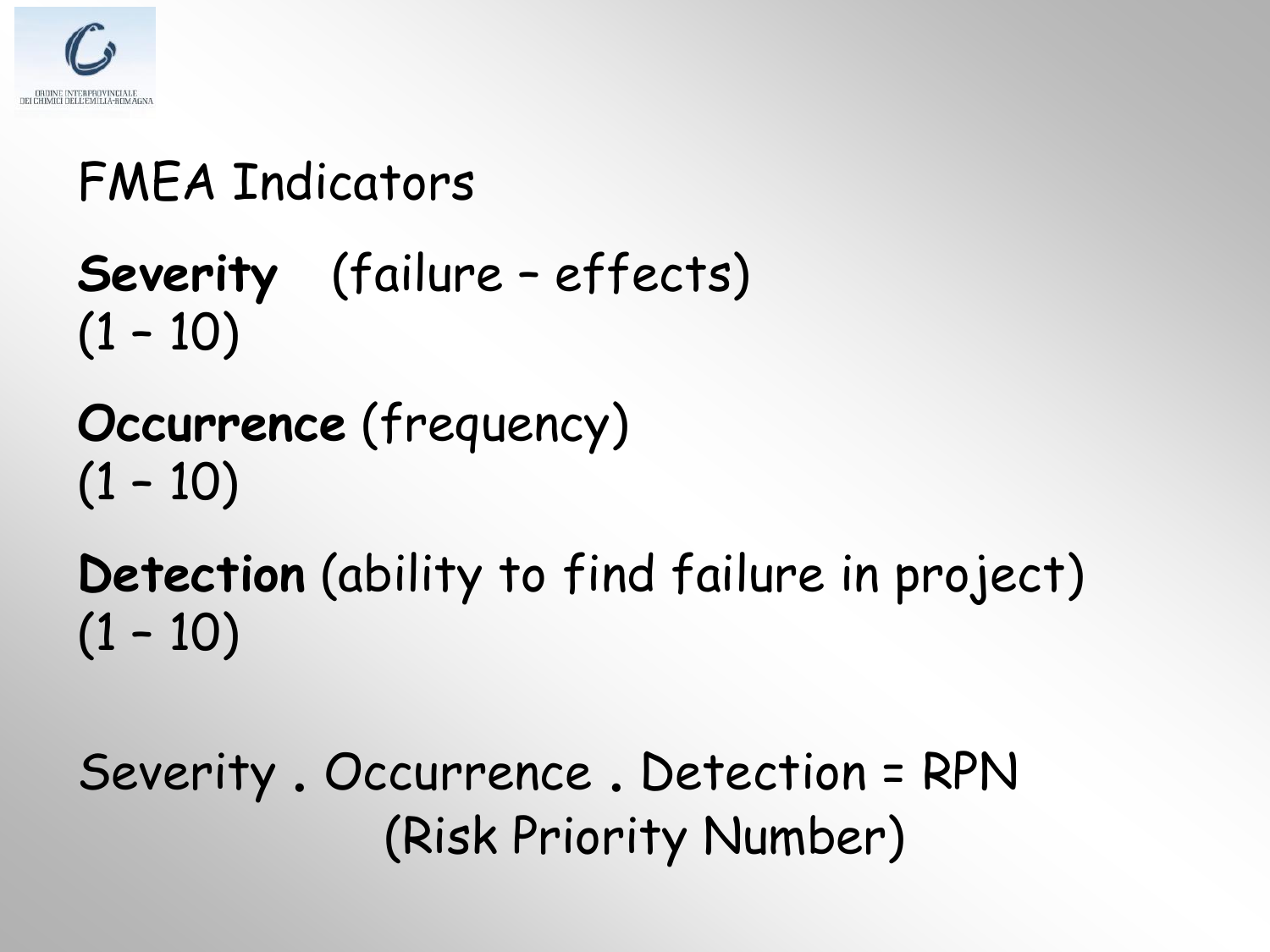

### Not only FMEA but also

Hazop (Hazard & Operability Studies) CCA (Cause Consequence Analysis) ETA (Event Tree Analysis) FTA (Fault Tree Analysis) PRA (Preliminary Risk Analysis)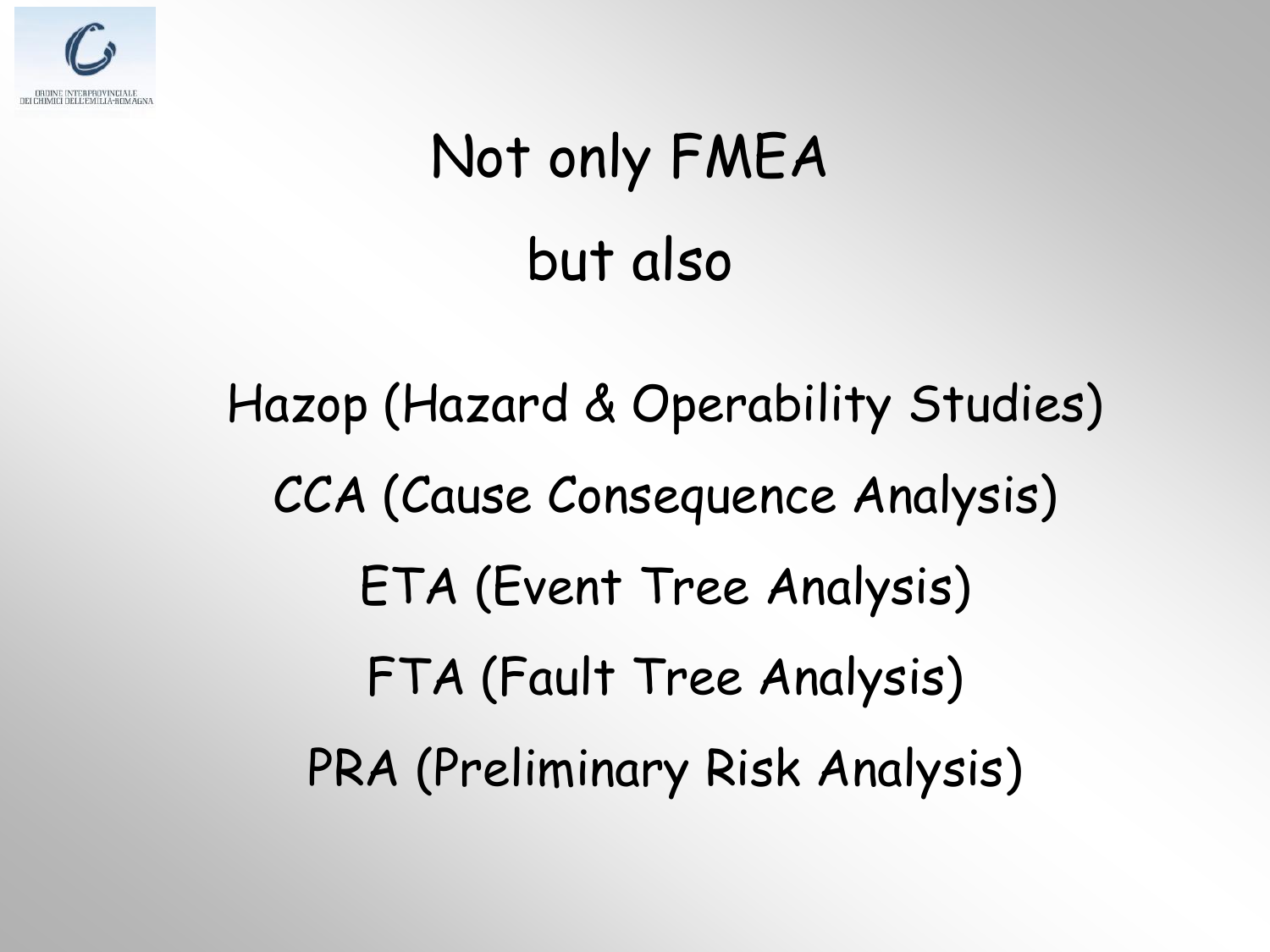

Analytical Process: not only data but safety, competence and integration of skills